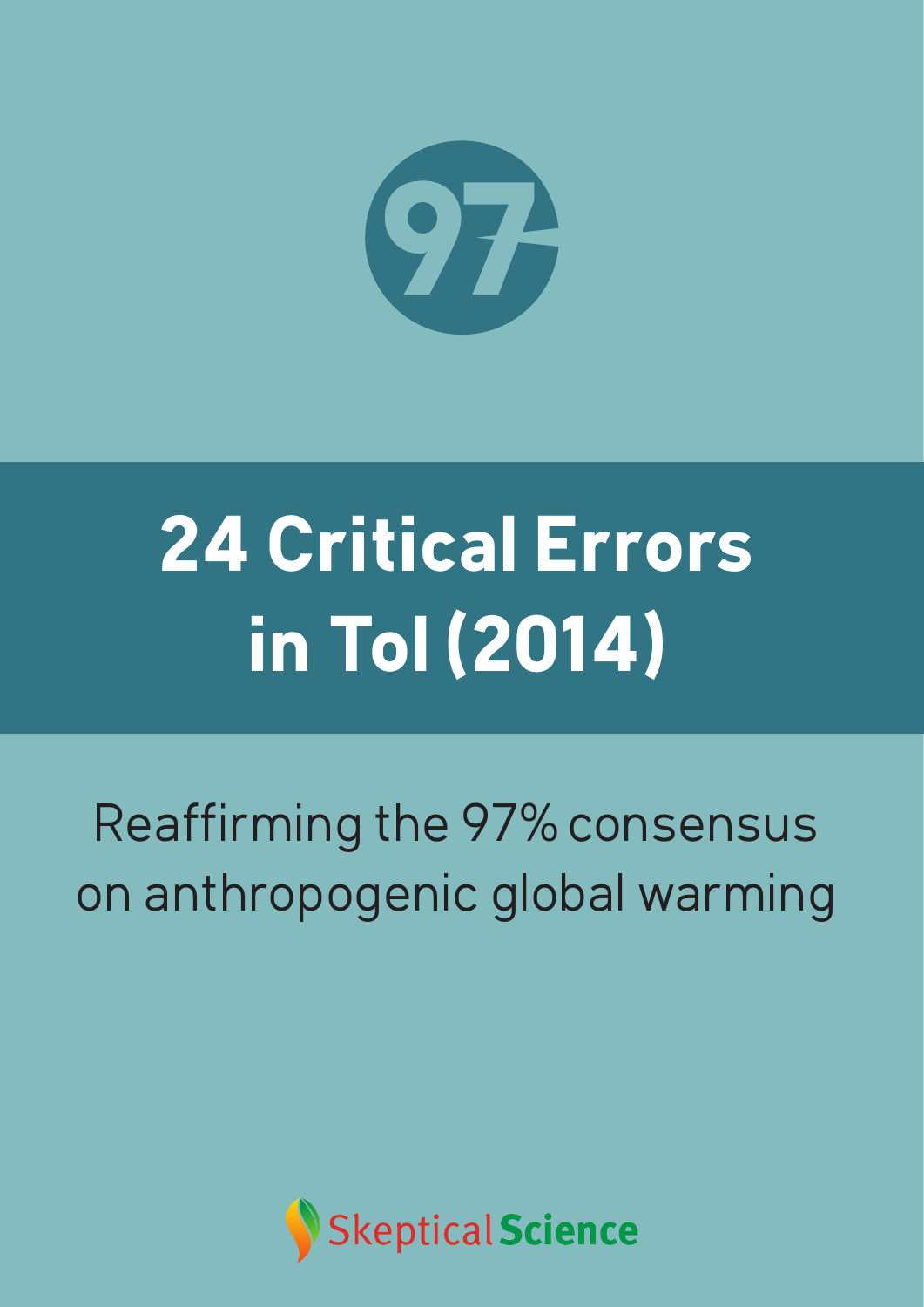#### **Authors**

John Cook<sup>1,2,3</sup>, Dana Nuccitelli<sup>2</sup>, Andy Skuce<sup>4</sup>, Robert Way<sup>5</sup>, Peter Jacobs<sup>6</sup>, Rob Painting<sup>2</sup>, Rob Honeycutt<sup>2</sup> , Sarah A. Green<sup>7</sup>, Stephan Lewandowsky<sup>8,3</sup>, Alexander Coulter<sup>9</sup>

#### **Affiliations**

1 Global Change Institute, The University of Queensland, Australia

- 2 Skeptical Science, Brisbane, Queensland, Australia
- $\rm ^3$  School of Psychology, University of Western Australia, Australia
- 4 Salt Spring Consulting Ltd, Salt Spring Island, BC, Canada
- 5 Department of Geography, University of Ottawa, Canada
- 6 Department of Environmental Science and Policy, George Mason University, Fairfax, VA, USA
- 7 Department of Chemistry, Michigan Technological University, Houghton, Michigan
- $^{\text{\tiny{8}}}$  School of Experimental Psychology and Cabot Institute, University of Bristol, UK
- $^{\rm 9}$ Department of Atmospheric, Oceanic, and Space Sciences, University of Michigan, Ann Arbor, MI, USA

#### **Corresponding author:**

John Cook (j.cook3@uq.edu.au)

#### **Acknowledgements**

Thanks to the following for their comments during the writing of this document: Collin JHM Maessen, Bärbel Winkler, George Morrison.

First published in June 2014.

For more information or to comment on this report, visit http://sks.to/tolreply

24 Critical Errors in Tol (2014): Reaffirming the 97% consensus on anthropogenic global warming is licensed under a Creative Commons Attribution-NonCommercial 3.0 Unported License. Extracts may be reproduced provided Skeptical Science is attributed with a link to www.skepticalscience.com.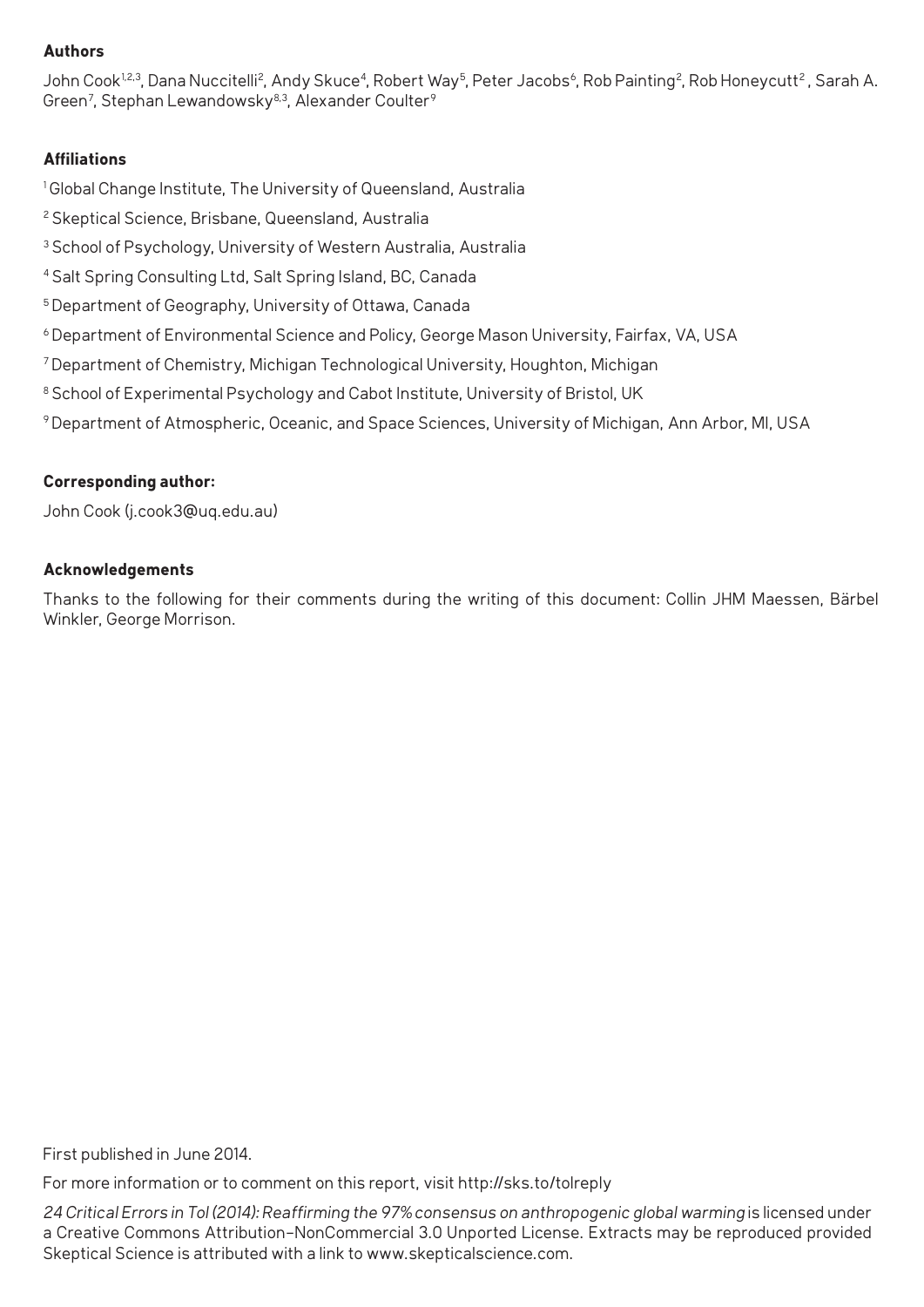## 66

*"There is no doubt in my mind that the literature on climate change overwhelmingly supports the hypothesis that climate change is caused by humans. I have very little reason to doubt that the consensus is indeed correct."*

99

Richard Tol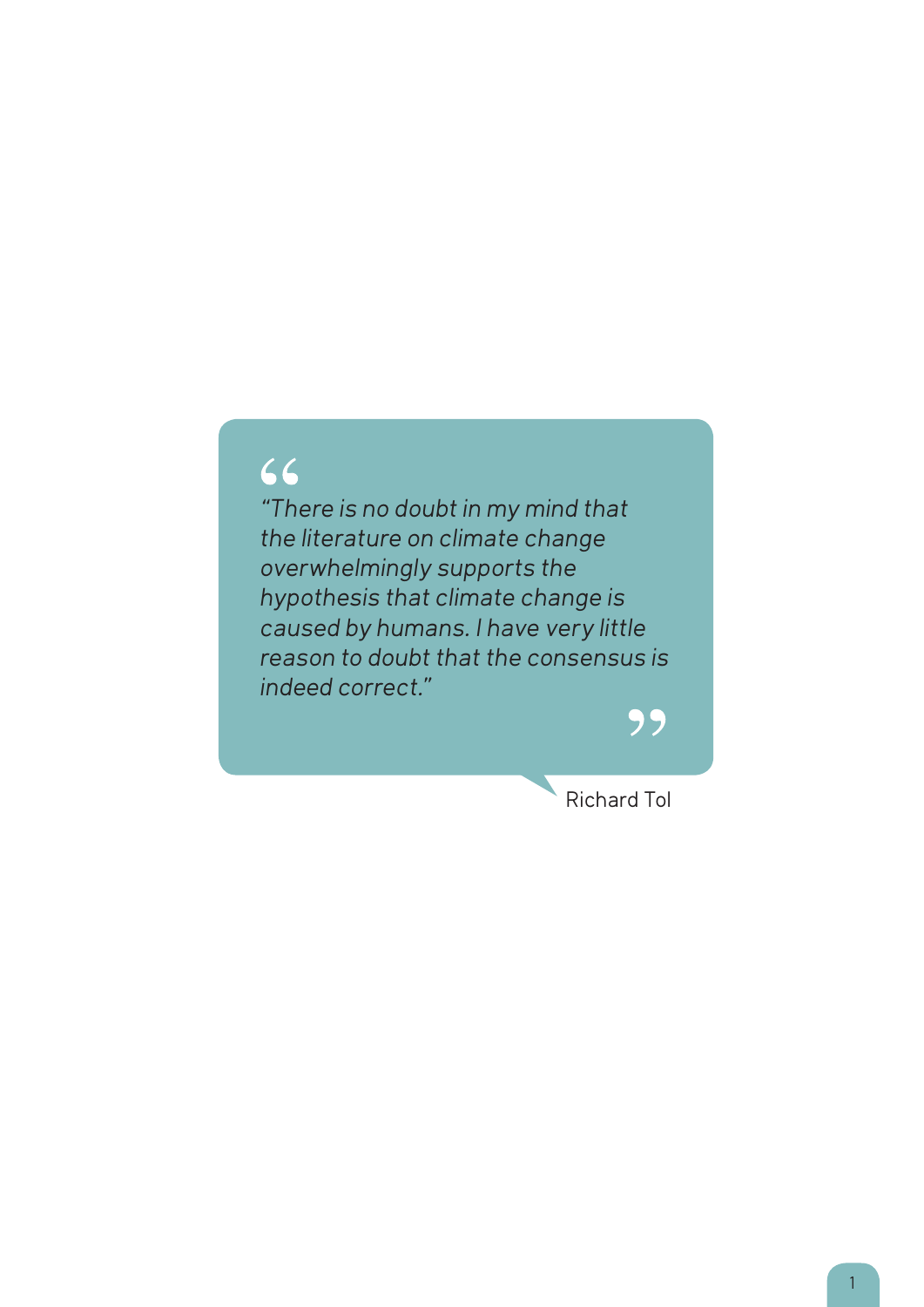#### **The strengthening scientific consensus on global warming**

A number of studies have found evidence for a scientific consensus on anthropogenic global warming (AGW). Oreskes (2004) analysed 928 'global climate change' papers published from 1993 to 2003 and found none rejecting AGW. A survey of Earth scientists found that among climate scientists who actively publish climate research, 97% agreed that humans are significantly increasing global temperature (Doran and Zimmermann, 2009). An analysis of public statements by publishing climate scientists also found 97% agreement with the scientific consensus on AGW (Anderegg et al., 2011).

*RAAAAAAAAAAAAAAAAAA* \*\*\*\*\*\*\*\*\*\*\*\*\*\*\*\*\*\*\* 

Repeated surveys of scientists found that scientific agreement about AGW steadily increased from 1996 to 2009 (Bray 2010). The consensus is reflected in the increasingly definitive statements issued by the Intergovernmental Panel on Climate Change on the attribution of recent global warming (Houghton et al 1996, 2001, Solomon et al 2007; IPCC 2013, 2014 ). Citation analysis has also found that consensus on AGW formed and strengthened from the early 1990s (Shwed and Bearman,2010).

Cook et al., 2013 (C13) conducted an analysis of 'global climate change' and 'global warming' papers published from 1991 to 2011. C13 found that among abstracts stating a position on AGW, 97.1% endorsed AGW. The authors of the papers were also invited to self-rate their own papers. Among papers self-rated as stating a position on AGW, 97.2% endorsed AGW.

Tol, 2014 (T14) agrees that *"the literature on climate change overwhelmingly supports the hypothesis that climate change is caused by humans*" but disputes the methods used in C13. However, T14 contains a number of critical errors that falsify key conclusions, include fundamental mathematical mistakes, use inappropriate statistics, and make unsubstantiated assertions (Cook et al., 2014 or C14).

This report documents 24 errors in T14 that falsify its conclusions.

Three independent studies (Doran & Zimmermann, 2009; Anderegg et al. 2011, Cook et al. 2013), using three different methods, have found a 97% scientific consensus that humans are causing global warming.

This report documents 25 errors in T14 that in sum falsify its conclusions.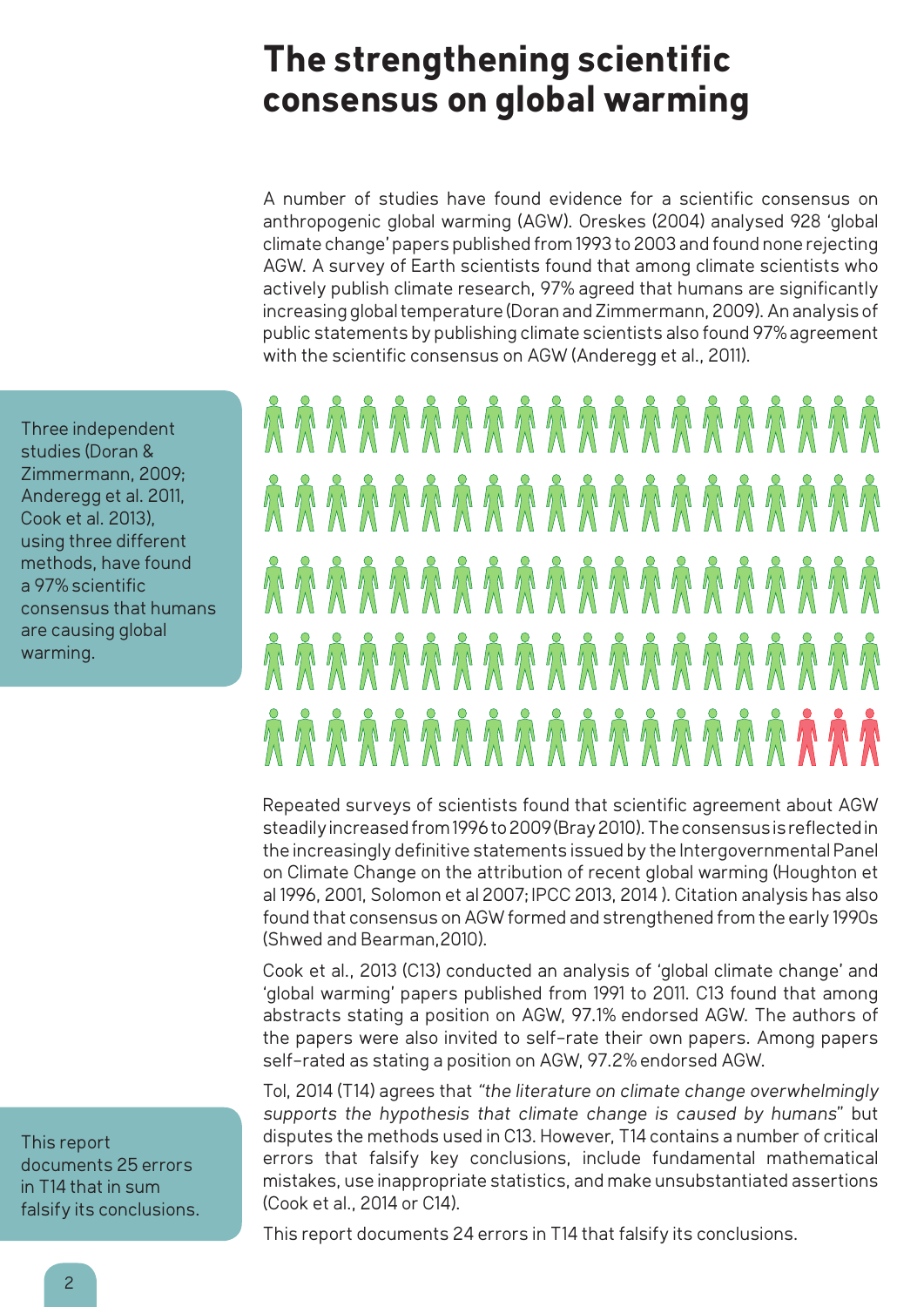

## **Flawed attempt to recalculate 1 consensus**

T14 Sec. 3.3.1: *"Reconciliations and reratings were biased towards a rejection of the hypothesis of anthropogenic climate change (<sup>2</sup> =62; p<0.001; Figure S20). However, the number of endorsements far exceeds the number of rejections. Therefore, applying the same correction to the 6.7% incorrectly rated abstracts, the consensus rate falls from 98% to 91%."*

T14 Sec 3.4: *"If methods and palaeoclimate papers are misrated in the same proportion as impacts and mitigation papers, then the consensus rate is 89.9% (all endorsements) and 93.8% (explicit endorsements only)."*

T14 Sec. 4.0: *"Removing irrelevant papers, I find that, rather than 3%, up to 10% of papers explicitly disagree with the hypothesis that climate change is real and largely anthropogenic.*

C13 classified abstracts of climate science papers based on the level of endorsement that most of the recent global warming is man-made (AGW, Categories 1–3), rejection or minimisation of AGW (Categories 5–7), or 'no position' on AGW (Category 4). Abstracts taking a position on AGW (Categories 1–3 & 5–7, plus an estimated 40 'undecided' papers) were used to calculate the consensus; 97.1% endorsed AGW. Each abstract was categorised by at least two independent raters, and a reconciliation process resolved rater disagreements.

Healey (2011) highlights the problematic approach of using an ordinal variable (e.g., level of endorsement labelled 1 to 7) to make inferences about a continuous quantity such as consensus (in this case, defined as the percentage of endorsements among papers stating a position on AGW) . We demonstrate that statistics based on inappropriate use of ordinal measures cannot be used to infer uncertainties in the consensus.

T14 applies a 'correction' assuming that the probability of an erroneous rating and the size of correction does not depend on the rating category, except for preventing changes to outside of the category range 1–7. This assumption is incorrect and invalidates the T14 correction. Disagreement was much more common over endorsement or rejection ratings (34% of disputed cases) than over no position ratings (9% of cases). T14 assumes, based on the average of all reconciliations, that among 'no position' papers that are misrated, 55% become 'rejection' papers and 45% become 'endorsement' papers. In reality, during reconciliation, 2% of 'no position' abstracts were moved to 'rejection' and 98% to 'endorsement' (Figure 1a).

The false assumption of applying the same correction for all categories leads T14 to recategorise 293 "No Position" abstracts as Rejection abstracts. This more than quadruples the number of rejection abstracts from 78 to 379. However, T14 does not identify a single one of the supposed 300 extra rejection abstracts. This is the primary contributor to Tol's unjustified and consequently incorrect adjustment of the 97% consensus to 91% (Figure 1b).

#### Endorsement Levels



T14 does not identify a single one of the supposed 300 extra rejection abstracts.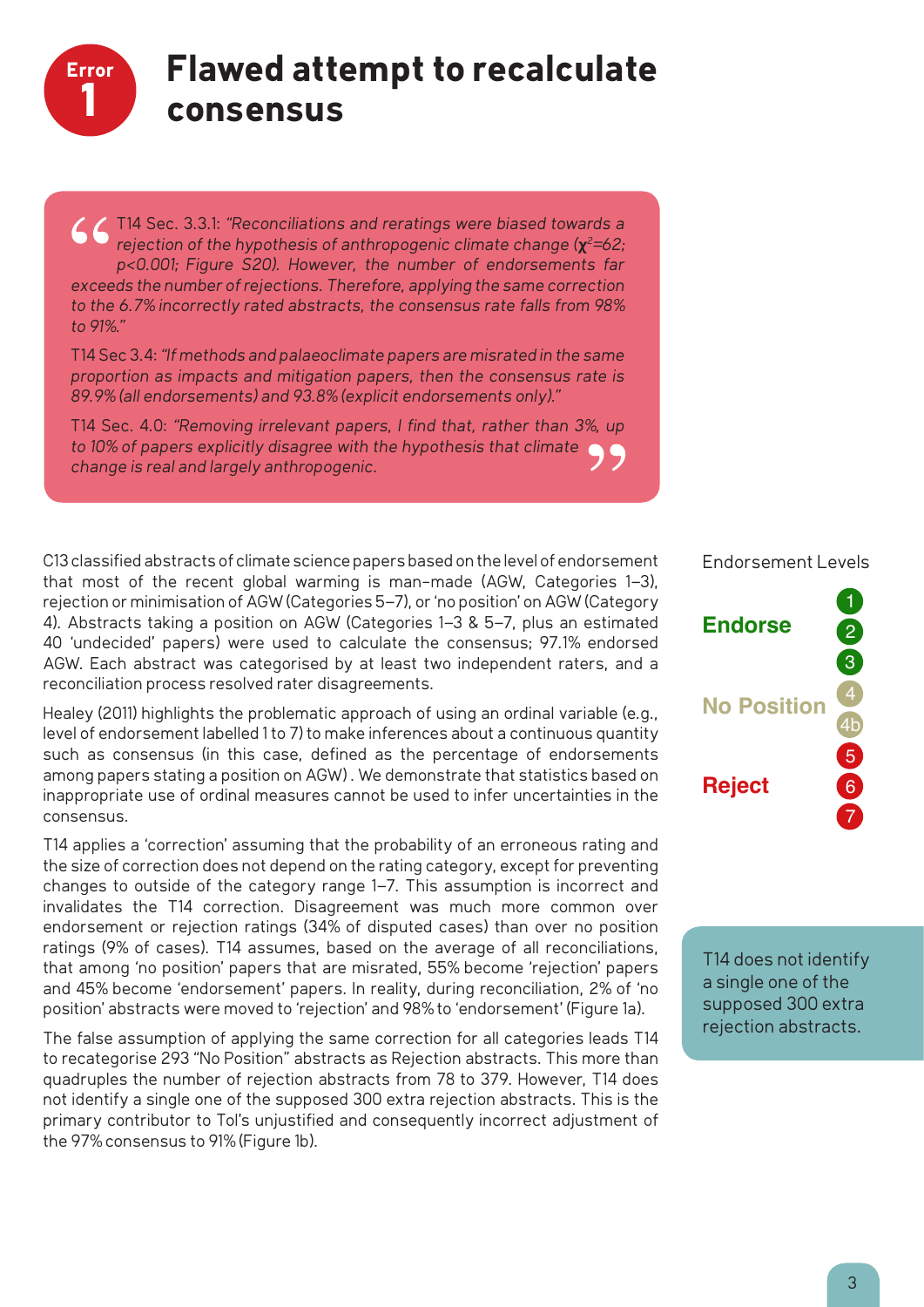Recalculation of consensus based on observed changes a) recalculation of consensus based on observed change<br>(different endorsement levels change at different rates)



Tol (2014) erroneously assumes all endorsement levels change in the same way, in contradiction to observations b)



Using the observed changes during reconciliation to perform the correction results in the consensus changing from 97.1% to 97.2%. T14's claim of a reduction to 91% is consequently the result of a basic calculation error.

*Figure 1. Changes in initial to final abstract ratings assuming a 6.7% uncertainty. a) Recalculated consensus value based on actual proportional* 

*during the resolution process. b) Tol's method of recalculating consensus, based on the erroneous assumption that all* 

*endorsement levels change at the same rate. This assumption changes 293* 

*"Rejection" abstracts.*

Changes within a grouped category (e.g. from within endorsements {1,2,3} to another category within {1,2,3}) do not affect the consensus. Figure 1 in C14 (reproduced above) shows the number that would be expected to change between or within each of the category groups representing 'endorsement', 'no position' or 'rejection'. Using the observed changes during reconciliation to perform the correction results in the consensus changing from 97.1% to 97.2%. T14's claim of a reduction to 91% is consequently the result of a basic calculation error.

4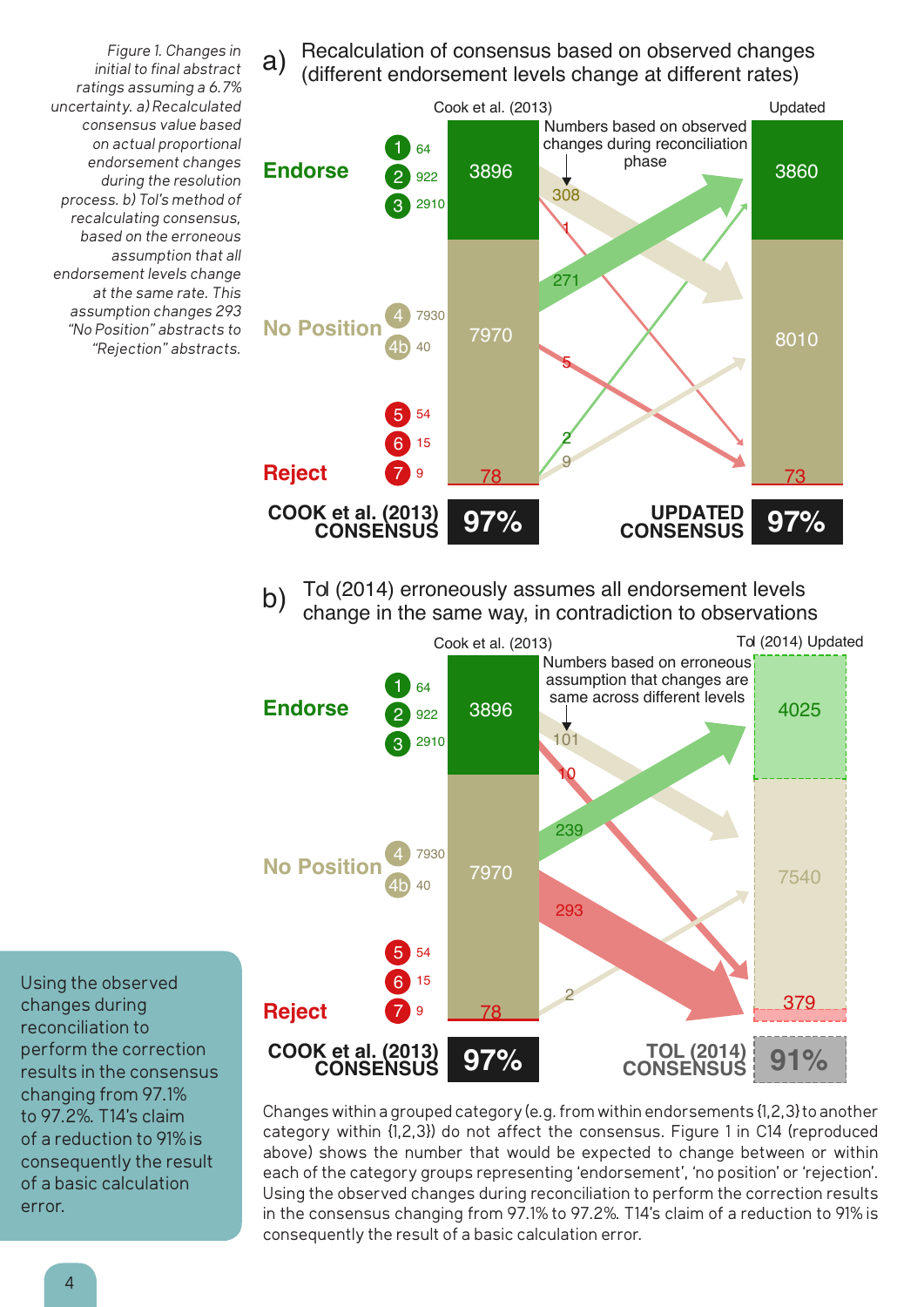

#### **Mischaracterises key result of C13**

T14 Abstract: *"A claim has been that 97% of the scientific literature endorse anthropogenic climate change".* 

C13 made no claims about the entirety of the scientific literature. Its key result is that 97% of the papers on 'global climate change' or 'global warming' that state a position on anthropogenic global warming endorsed the consensus position. This clarification is important because C13's results have previously been mischaracterised in this fashion, failing to distinguish between all climate papers (or even all scientific papers) and papers stating a position on AGW.

One significance of the distinction between papers that do or do not state a position on AGW is discussed in C13 (Section 4). Oreskes (2007) predicted that as the consensus strengthens, one expects to see a smaller proportion of papers explicitly endorsing AGW as research moves on to address other questions that remain unsettled. Such a temporal evolution of scholarly research has been characterised as following a "spiral trajectory", and indeed is expected behavior (Shwed and Bearman, 2010). This prediction was observed in C13.

This is a

mischaracterisation of a key result of C13, which found that 97% of 'global climate change' or 'global warming' papers' *stating a position on anthropogenic global warming* endorsed the consensus position.



#### **Neglects scholarly literature on consensus**

*T14 Intro: "consensus has no academic value (although the occasional stock take is valuable for teaching and guiding future research) and limited policy value."*

This claim is wholly unsubstantiated and is refuted by decades of academic research on scientific consensus from historical, sociological, philosophical, and other perspectives (Knorr, 1978; Mulkay, 1978; Lehrer and Wagner, 1981; Kim, 1994; Shwed and Bearman, 2010; Miller, 2013).

Although C13 introduced novel information about the scientific consensus on AGW (surveying an unprecedented number of abstracts, detailing its temporal evolution, soliciting self-ratings from authors, etc.), other studies have found similar widespread expert agreement, among them Oreskes (2004). While the value of citation count as a tool to assess research(er) impact and quality is a hotly debated subject, citation count has been shown to be correlated with the importance of a paper (Abt, 2000; Buela-Casal and Zych, 2010), and Tol himself places a great deal of import on citation numbers (Tol, 2014a.; Tol, n.d.). By this metric, the scholarly consensus on anthropogenic warming is strikingly important, with Oreskes (2004) receiving a remarkable number of citations (250 to date, according to Thomson

This claim is wholly unsubstantiated and is self-evidently refuted by decades of academic research on scientific consensus from historical, sociological, philosophical, and other perspectives.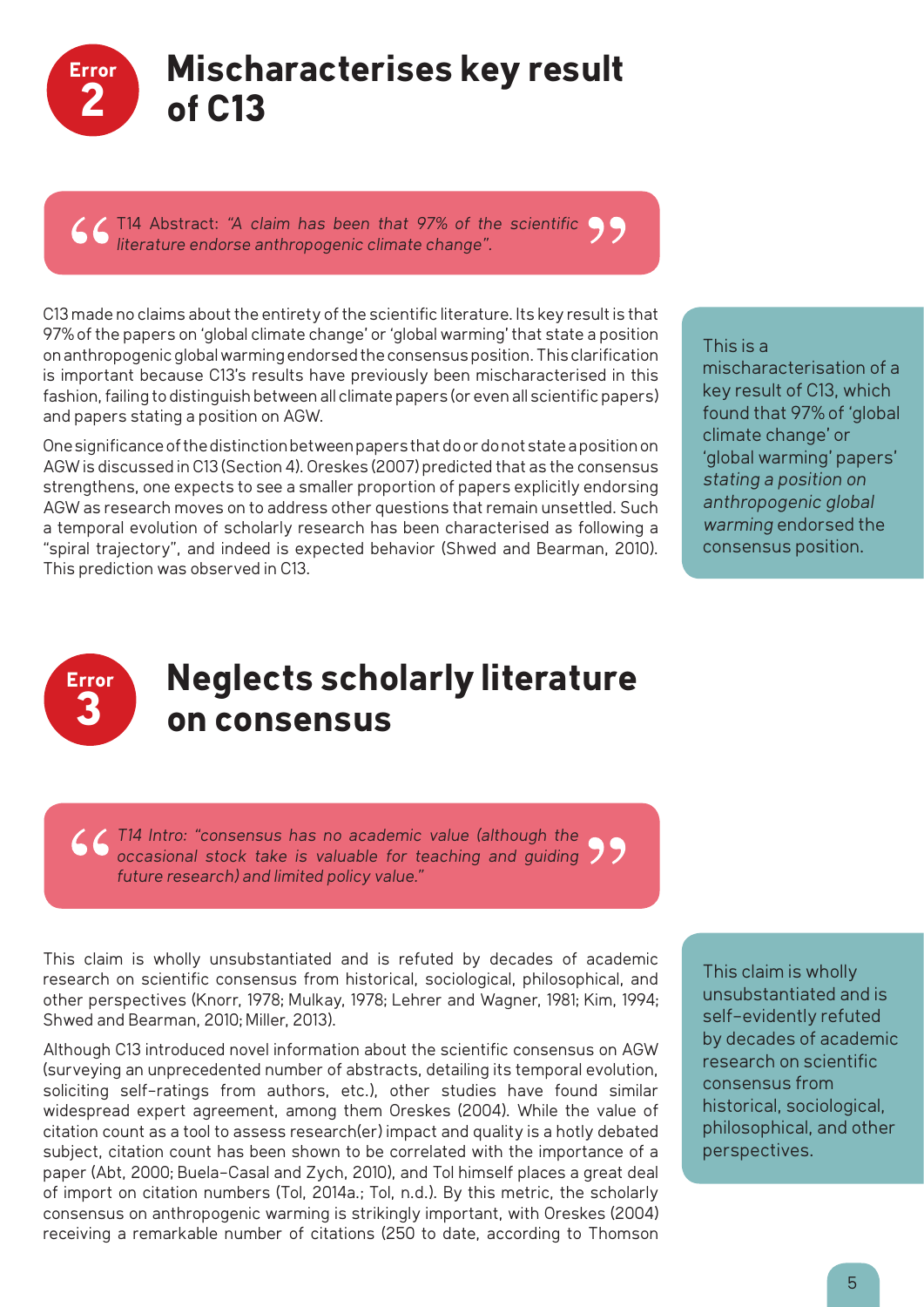Consensus is of particular interest and importance at the science-policy interface, where it plays a crucial role in decision-making with respect to management issues that involve a scientific component.

Reuters' Web of ScienceTM; for perspective, Tol's most-cited paper as lead author has received 235 citations to date in the same index).

Further, consensus is of particular interest and importance at the sciencepolicy interface, where it plays a crucial role in decision-making with respect to management issues that involve a scientific component (e.g. Boesch, 1999; NCEAS, 2001; Heisler et al., 2008).

A growing body of research has demonstrated that for climate change the scientific consensus is relevant to policy. Public understanding of the extent of scientific consensus on climate change is fundamental to acceptance of its threats and anthropogenic cause (Ding et al., 2011; Lewandowsky et al., 2012; Kotcher et al., 2014). Moreover, perceived scientific consensus is one of the strongest predictors of support for climate policy (Ding et al., 2011; McCright et al., 2013). Conversely, perceived scientific disagreement can severely diminish public belief that environmental problems are occurring and that they require policy response (Aklin and Urpelainen, 2014).

Finally, it should be noted that attempted consensus devaluation is a staple of contrarian and science-denialist rhetoric. Creationists and "Intelligent Design" advocates are notorious for claiming that consensus is of little value in science or is itself anti-scientific (Behe, 2009; Meyer, 2009; C4ID, 2011). Groups pushing discredited, contrarian positions with respect to HIV and AIDS, vaccine safety, and others likewise engage in consensus devaluation (Kirkby, 2008; Bauer, 2013). The motivation for those who find themselves amongst or sympathetic to a fringe community well outside of the scientific mainstream to attempt to discredit consensus is of course self-evident. It is also frequently accompanied by conspiratorial claims of intimidation and persecution at the hands of those within the consensus, as Dr. Tol recently demonstrated in front of the U.S. Congress (Crowther, 2005; Bauer, 2013; Tol, 2014b).

#### **Cites paper that misrepresents C13 4 Error**

*T14 Intro: "Legates et al. tried and failed to replicate part of Cook's abstract ratings, showing that their definitions were inconsistently applied."*

L13 apply the technique of "impossible expectation", one of the five characteristics of science denialism

Legates et al. 2013 (L13) inconsistently applies the definitions provided in C13. In addition, L13 misrepresents C13 by fabricating a category definition (catastrophist definition) that was not adopted in C13. L13 applies the technique of "impossible expectation", one of the five characteristics of science denialism (Diethelm and McKee, 2009), to derive their argument that only 0.3% of the papers analysed in C13 endorsed the consensus. To arrive at this value, L13 raises the standard of endorsement of consensus to explicitly quantifying the human contribution to more than half of global warming, ruling out thousands of abstracts that explicitly or implicitly endorse AGW. In short, L13 derives its result by inappropriately ignoring the 3,833 abstracts explicitly or implicitly endorsing AGW.

L13 also fails to evaluate the consensus percentage for their revised abstract ratings. Instead, it simply evaluates the percentage of explicit AGW endorsements with quantification compared to the entire literature sample, including 'no position' abstracts. Thus it includes abstracts irrelevant to the question of the cause of global warming, and therefore do not accurately test for consensus. Consequently, L13 does not demonstrate that C13's definitions were inconsistently applied. Rather, it misrepresents and distorts the results presented in C13.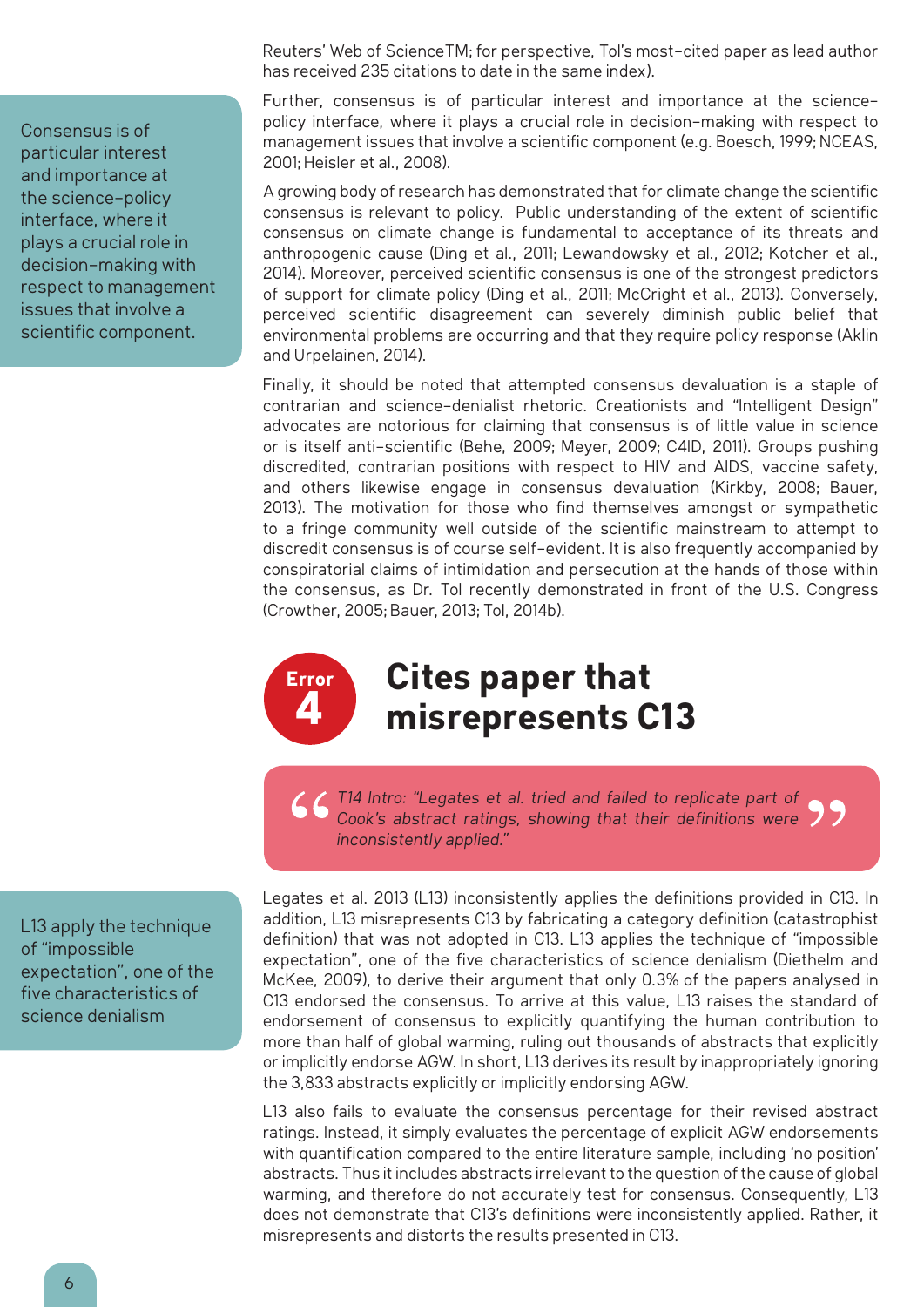

## **Misrepresents stolen, private correspondence about training period**

*T14 Sec. 2: "Raters were not independent."* 



T14 uses as a basis for this argument an excerpt from stolen private forum discussions (Lacatena, 2014) which is quoted out of context. Discussion of the methodology of categorising abstract text formed part of the training period in the initial stages of the rating period. When presented to raters, abstracts were selected at random from a sample size of 12,464. Hence for all practical purposes, each rating session was independent from other rating sessions. While a few example abstracts were discussed for the purposes of rater training and clarification of category parameters, the ratings and raters were otherwise independent. This was discussed in C13;

*"While criteria for determining ratings were defined prior to the rating period, some clarifications and amendments were required as specific situations presented themselves."*

Independence of the raters was important to identify uncertainties based on interpretation of the rating criteria, but had little bearing on the final conclusion. Indeed, the conclusion is strengthened by the fact that the vast majority of rater disagreements were between no position and endorsement categories; very few affected the rejection bin.

T14 uses as a basis for this argument an excerpt from stolen private forum discussions which is quoted out of context



## **Conflates literature analysis with survey of human subjects**

*T14 Sec. 2: "Unusually, Cook and his co-authors all rated abstracts".*

This procedure is not unusual – Oreskes and her colleagues rated all abstracts in Oreskes (2004). T14 confuses a survey of human subjects, in which it is unusual for the authors to participate in the survey, with an analysis of literature. In this situation, the subjects (abstracts) cannot be influenced by those conducting the survey.

*T14 Sec. 2: "In deviation from best practice (Mohler et al. 2008), no survey protocol was published; it is therefore not known whether the 4th rating was an ad hoc addition, which would invalidate the result."*

Mohler et al. (2008) discuss methodologies for surveying people as subjects. In that situation, survey protocols are designed to prevent contamination of subjects (survey participants). In the methodology of C13, raters play the role of interviewers while the abstracts act as the "subjects". The purpose of survey protocol is to prevent the contamination of survey participants. The content of abstracts does not change no matter how often they are consulted. T14's application of Mohler et al. (2008) to the methodology of C13 is inappropriate and irrelevant.

T14 confuses a survey of human subjects, in which it is unusual for the authors to participate in the survey, with an analysis of literature. In this situation, the subjects (abstracts) cannot be influenced by those conducting the survey.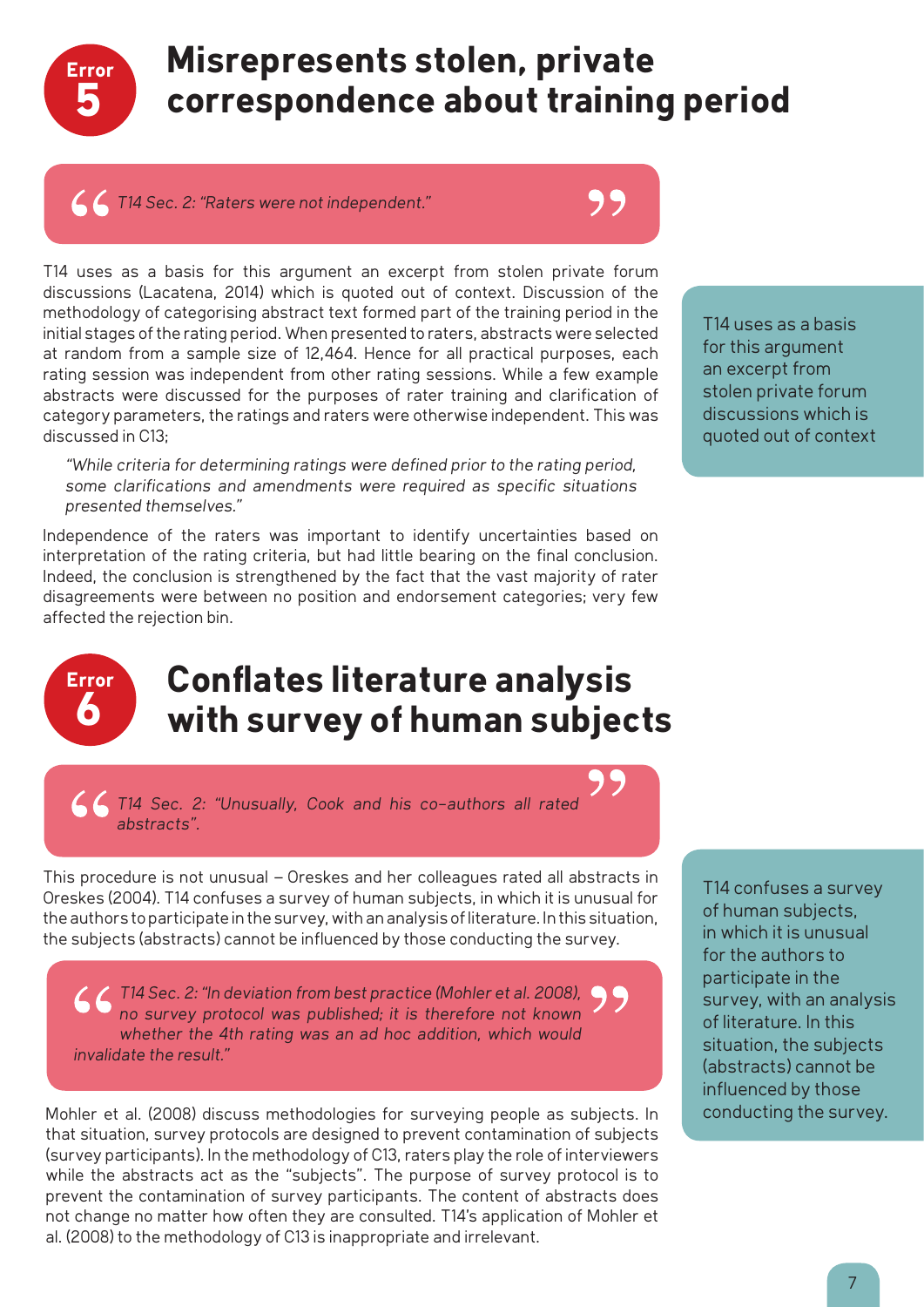

#### **Misrepresents data required to replicate C13**

*T14 Sec. 2: "More information – specifically, rater ID, time of rating, survey protocol, and lab notes – was requested in vain, in contrast to best practice3 and journal policy4 . John Cook refused to run diagnostic tests on the withheld data."*

*T14 Sec. 4: "The full data-set would shed further light on possible causes of these problems but is unavailable. Cook has refused to release such diagnostic tests as the ratings profiles of individual raters, and the histogram of times between ratings." and*

*T14 Sec. 5: "Instead, they gave further cause to those who believe that climate researchers are secretive (as data were held back)"*

The release of privacyprotected identifying data discussed in T14 is unnecessary to replicate the C13 survey, and was withheld to protect the privacy of raters who were guaranteed anonymity.

The release of privacy-protected identifying data discussed in T14 is unnecessary to replicate the C13 survey, and the data was withheld to protect the privacy of raters who were guaranteed anonymity.

Timestamps for the ratings were not collected, and the information would be irrelevant. Two timestamps would be needed for each rating: rating-started and rating-ended. Moreover, the time to complete an abstract rating is dependent upon several factors such as the length of the abstract, technical level of the abstract language, and interruptions occurring during the rating. Hence T14 is incorrect to state that this information (which does not exist) would shed further light on C13.

All data relating to C13 of any scientific value was published at http://sks.to/data in 2013. Furthermore, the public were actively encouraged to replicate C13's research, with the launch of interactive webpage enabling people to rate climate papers and compare their ratings to C13's results (Cook, 2013).

The only data withheld was information that might be used to identify the individual research participants. This protocol was in accordance with University ethical approval specifying that the identity of participants should remain confidential and was approved by the publisher, Environmental Research Letters. This legal position has been maintained by the University of Queensland given its obligations under its research ethics policy (University of Queensland, 2014).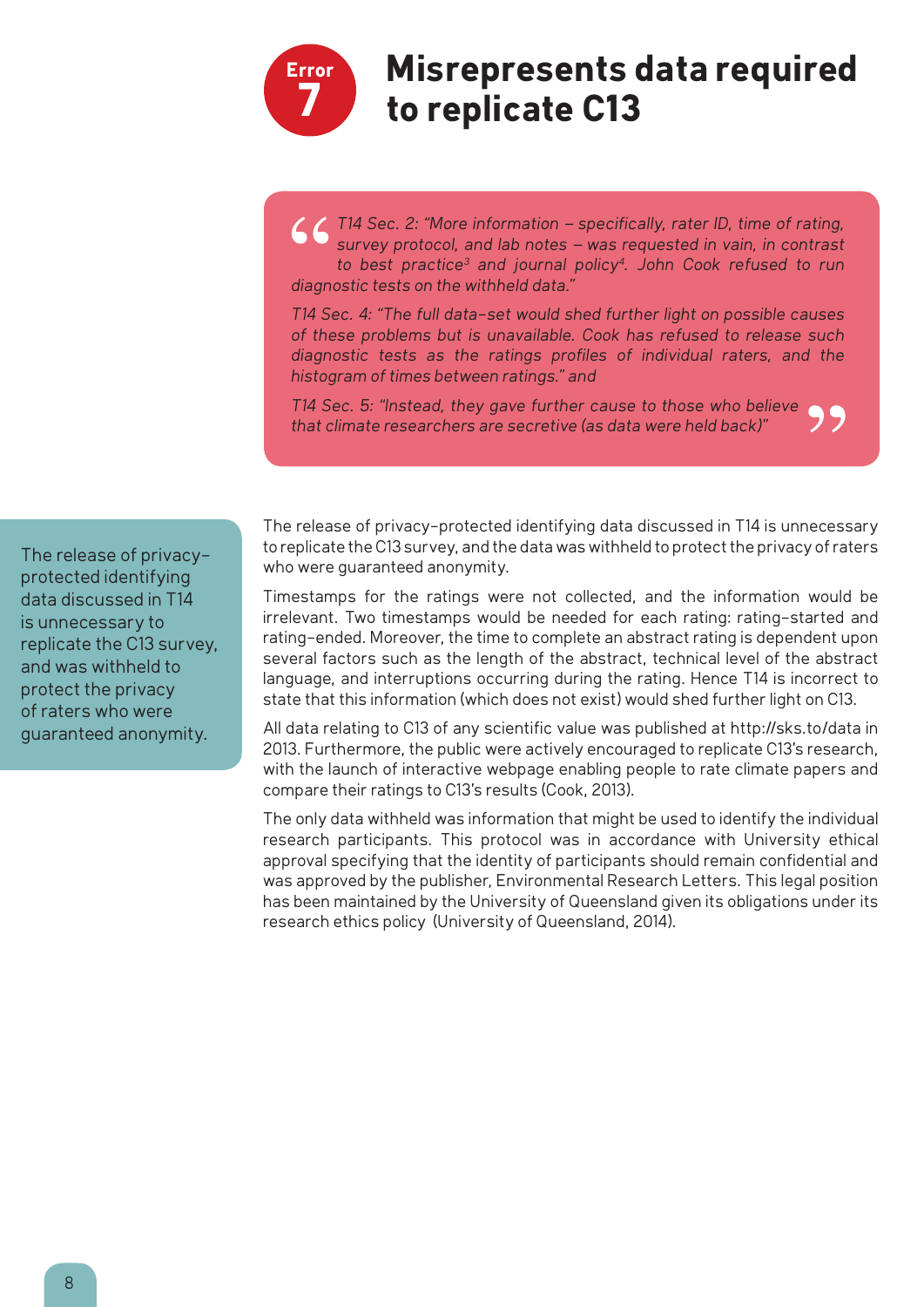

## **Conflates 'climate change' & 'global climate change' research**

*T14 Sec. 3.1: "In current usage, "climate change" means "global climate change", unless otherwise specified."*

*T14 Sec. 4.0: "The sampled papers are not representative of larger samples of papers, and probably not representative of the population either."*

The assumption by T14 that "climate change means global climate change" is at variance with many papers using the term "climate change" to refer to regional, not global, climate change (e.g., White et al.,1997; Gong and Ho, 2002; Meredith, 2005; Seneviratne et al., 2006; Maurer, 2007). This is self-evident from the admission that climate change is sometimes otherwise specified not to refer to global climate change. Consequently, the conclusion of T14 Section 3.1 that "global climate change" papers are not representative of "climate change" papers is irrelevant.

However, it is an interesting idea to compare the disciplinary distributions of Thomson Reuters Web of Science (WoS) search topics "global climate change" and "climate change". T14 apparently also included the term "global warming" when doing this comparison (finding 53,359 papers), which complicates the analysis of T14. In our study "global warming" accounted for about 75% of our total records, compared to only about 25% for "global climate change" (some records are found with both search terms).

Unfortunately, because each paper can have multiple category assignments, little meaningful information can be derived solely by comparing the distribution of categories. Repeating these two searches in WoS we find that 3663 records (103% of the total retrieved) in searching "global climate change" are classified into one or more of ten top research areas (see table); 72,071 (109%) of the "climate change" records fit those research areas. Numbers over 100% indicate that the vast majority of records are categorised under at least one of these ten research areas, and some must fit two or more. The only research areas that are retrieved in WoS by the "climate change" search but not by "global climate change" are nutrition dietetics, philosophy, religion, virology, nursing, telecommunications, literature, and mining mineral processing.

| <b>WoS Research Areas</b>                         | GCC<br>records | % of 3566<br><b>GCC</b> | CC records % of 47728 | cс     |
|---------------------------------------------------|----------------|-------------------------|-----------------------|--------|
| <b>ENVIRONMENTAL SCIENCES</b><br><b>ECOLOGY</b>   | 1412           | 39.596                  | 17904                 | 37.513 |
| <b>METEOROLOGY ATMOSPHERIC</b><br><b>SCIENCES</b> | 417            | 11.694                  | 17904                 | 15.863 |
| <b>GEOLOGY</b>                                    | 413            | 11.582                  | 17904                 | 17.522 |
| <b>ENGINEERING</b>                                | 234            | 6.562                   | 2755                  | 5.772  |
| <b>AGRICULTURE</b>                                | 213            | 5.973                   | 2528                  | 5.297  |
| <b>BIODIVERSITY CONSERVATION 205</b>              |                | 5.749                   | 2334                  | 4.890  |
| <b>MARINE FRESHWATER</b><br><b>BIOLOGY</b>        | 200            | 5.609                   | 2820                  | 5.908  |
| <b>SCIENCE TECHNOLOGY OTHER</b><br>TOPICS         | 199            | 5.580                   | 2167                  | 4.540  |
| <b>PLANT SCIENCES</b>                             | 187            | 5.244                   | 1855                  | 3.887  |
| <b>PHYSICAL GEOGRAPHY</b>                         | 183            | 5.132                   | 3900                  | 8.171  |

The assumption by T14 that "climate change means global climate change" is at variance with many papers using the term "climate change" to refer to regional, not global, climate change

*Table 1: Data records from WoS categorised by "research topic" from topic searches "global climate change" (3566 records) and "climate change" (47728 records). Columns show number and percent of total in each category. Searched May 24, 2014.*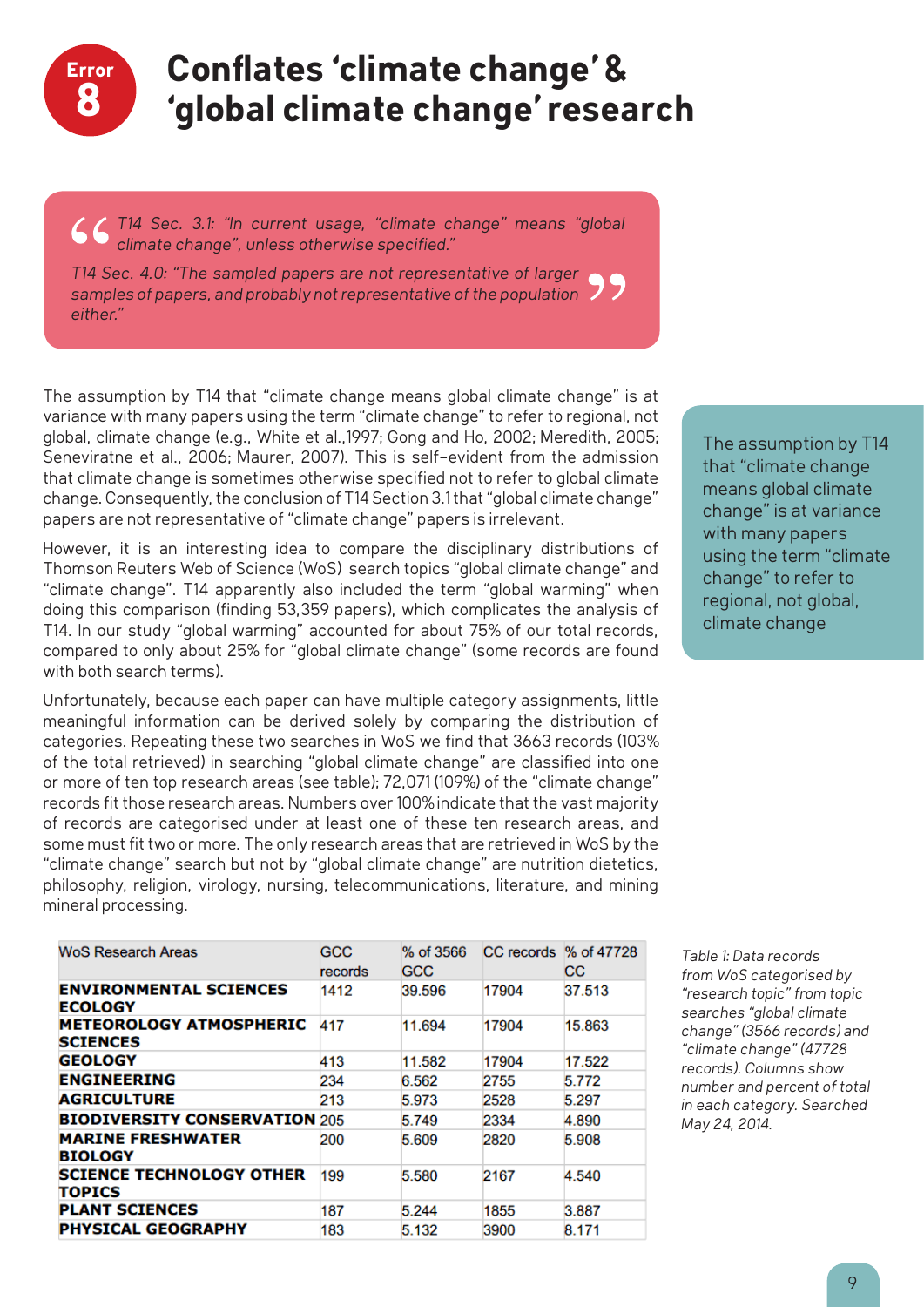

### **Fails to substantiate claims of bias**

*T14 Sec. 3.1: "The narrower query undersamples papers in meteorology (by 0.7%), geosciences (2.9%), physical geography (1.9%) and oceanography (0.4%), disciplines that are particularly relevant to the causes of climate change. This likely introduces a bias against endorsement."*

Simplistic assumptions about consensus likelihoods amongst certain disciplines, and a lack of consideration for the rectifying effect of removal of papers that are not climate-related, the proposed bias against endorsement is not supported or substantiated.

T14 proposes bias against endorsement based on the assumption that the papers published within a research area outside of climate-related expertise are less likely to endorse the consensus on anthropogenic global warming than are papers from within the field. This assumption is not substantiated. An alternative narrative may be that experts outside of the climate science field will defer to the expert consensus in their writing.

The effect that oversampling or undersampling has on the final consensus figure depends on the rate at which papers from each discipline were climate-related. Given the small over/undersampling biases reported by T14 (0.4% to 2.9%), simplistic assumptions about consensus likelihoods amongst certain disciplines, and a lack of consideration for the rectifying effect of removal of papers that are not climaterelated, the proposed bias against endorsement is not supported or substantiated. Moreover, T14 does not offer any valid justification for why its preferred sample parameters are more representative of the climate literature than those in C13. T14 has simply shown that one possible set of sample parameters returns a slightly different proportion of papers in various climate-related fields than a second possible set of parameters.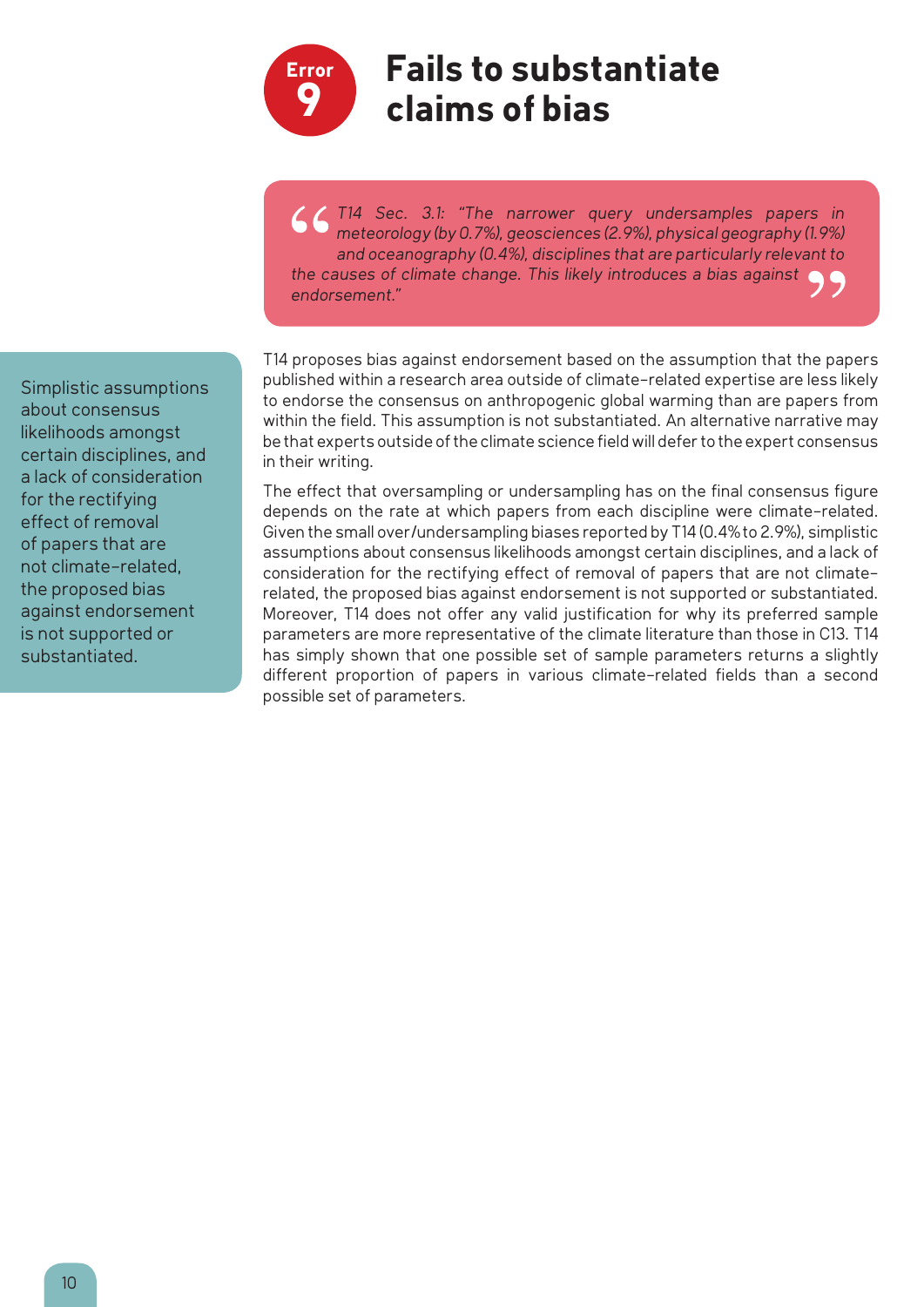

## **Fails to substantiate assumption regarding Scopus**

*T14 Sec. 3.1, on Scopus: "Earth and planetary sciences, the most relevant papers, are oversampled. This introduces a bias towards endorsement."*

Comparing disciplinary categories of Web of Science and Scopus is problematic. The categories in each system are defined very differently, with Scopus having particularly odd classifications (Jacsó, 2011). T14 offers no description as to how the broader Web of Science categories were aggregated to match those of Scopus. Furthermore, in both systems a single paper may have several category designations, rendering simple statistical comparison tests moot. T14 suggests that the Scopus category "Earth and planetary sciences" is oversampled by WoS compared to a larger set of records in that category from Scopus. However, that category doesn't exist in WoS; thus the conclusion that it's oversampled is based on the author's undocumented assignment of WoS records to Scopus categories.

The conclusion that Web of Science (WoS) is biased towards endorsement of consensus is based on four assumptions:

- 1. Scopus includes younger journals than WoS
- 2. Scopus includes more obscure journals than WoS
- 3. Younger and more obscure journals are more likely to contain contrarian papers
- 4. Scopus contains more specialised papers than WoS

No evidence is supplied for any of these four assumptions and the conclusion of bias is therefore not demonstrated. T14 seems to suggest that although C13 was the most comprehensive analysis of scientific literature on global climate change of its kind, it was still not large enough. The larger sample size reduces the risk for biases in counting rare events. For example, Oreskes (2004) surveyed 928 abstracts and found no papers rejecting anthropogenic global warming, whereas the larger C13 set found several unequivocal examples.

 T14 seems to suggest that although C13 was the most comprehensive analysis of scientific literature on global climate change of its kind, it was still not large enough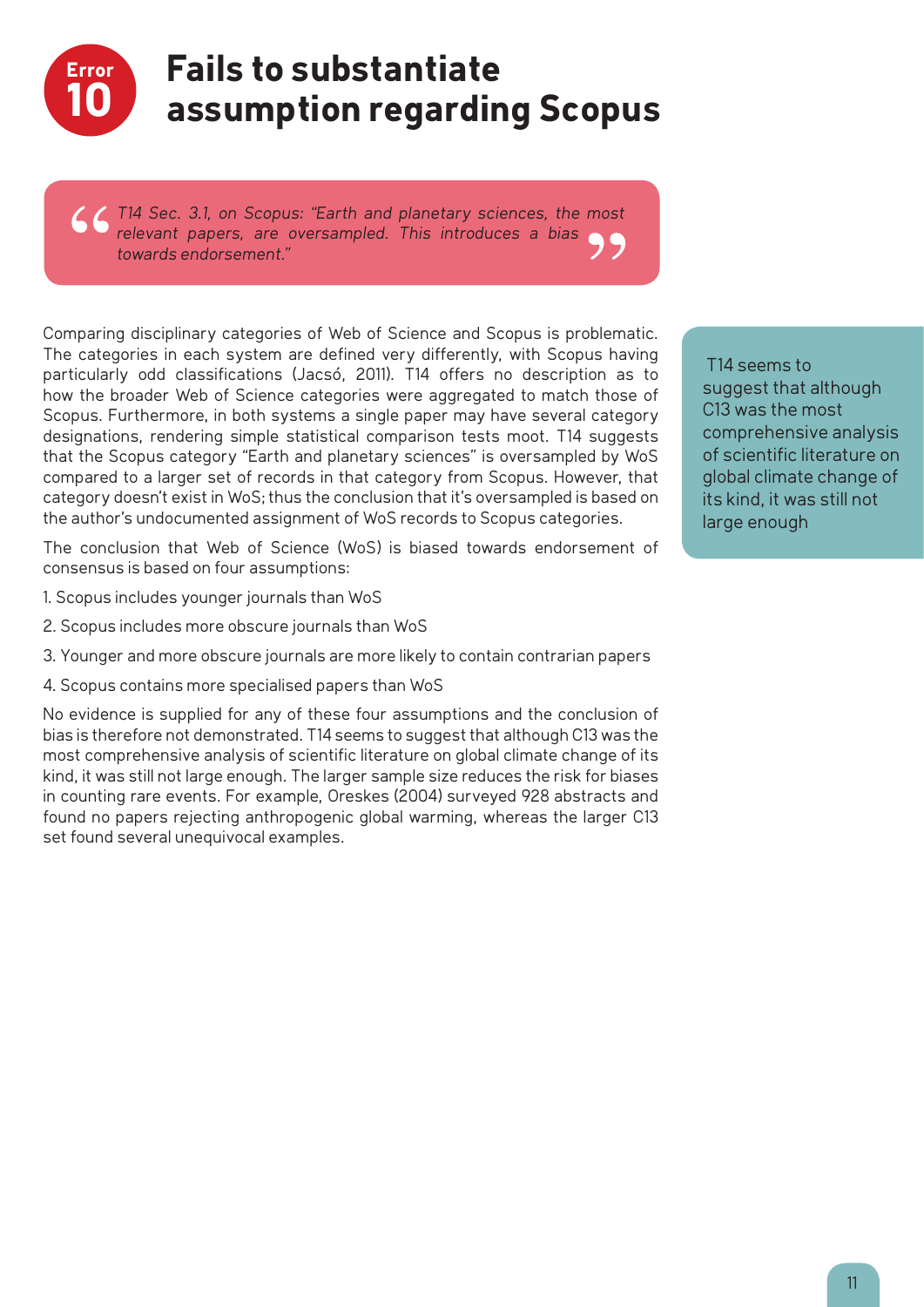

*T14 Sec 3.1: "Overall, though, Cook et al. both undersample and oversample papers that are likely to endorse anthropogenic climate change. Their sample is unrepresentative, but the direction of the bias is unknown."*

T14 suggests that changing the search terms or database would give a more representative sample of the literature. We agree that no perfect database of the literature exists; both Web of Science and Scopus continuously add journals, change search options and refine their proprietary algorithms. Evidence that any alternative search would change our conclusions is unconvincing, untested and unsubstantiated in T14.

#### **12 Error False claims about Web of Science meta-data**

*T14 Sec 3.1: "WoS only considers the title, abstract and keywords, whereas the former [Scopus] uses meta-data too."*

Both the Web of Science and Scopus use meta-data generated by proprietary algorithms for 'topic' (WoS) or 'title-abstract-keyword' (Scopus) searches (Testa, 2011, Jascó, 2011). Scopus lacks cited reference data for many records before 1996, and therefore earlier searches based on meta-data may be deficient (Jascó, 2011).

### **13 Error**

#### **Misrepresents private correspondence about "deja-vu"**

T14 references private correspondence stolen during the hacking of a private discussion forum and posted on a blog. The correspondence was quoted out of context.

Both the Web of Science and Scopus use metadata generated by proprietary algorithms.

> *T14 Sec. 3.2: "Fatigue may have been a problem,8 with low data quality as a result... Indeed, one of the raters, Andy S, worries about the "side-effect of reading hundreds of abstracts" on the quality of his ratings.*

To justify this claim, T14 references private correspondence stolen during the hacking of a private discussion forum and posted on a blog. The correspondence was quoted out of context. The original comment refers to an impression that some abstracts were repeated in the database and that, after reading hundreds of abstracts, it was not clear whether that impression was real or not. This did not refer at all to fatigue. Raters were free to categorise abstracts at their leisure and were not subject to deadlines. In fact, rater experience and expertise grew along with the number of abstract ratings completed (See Error #15).

Evidence that any alternative search would change our conclusions is unconvincing, untested and unsubstantiated in T14.

12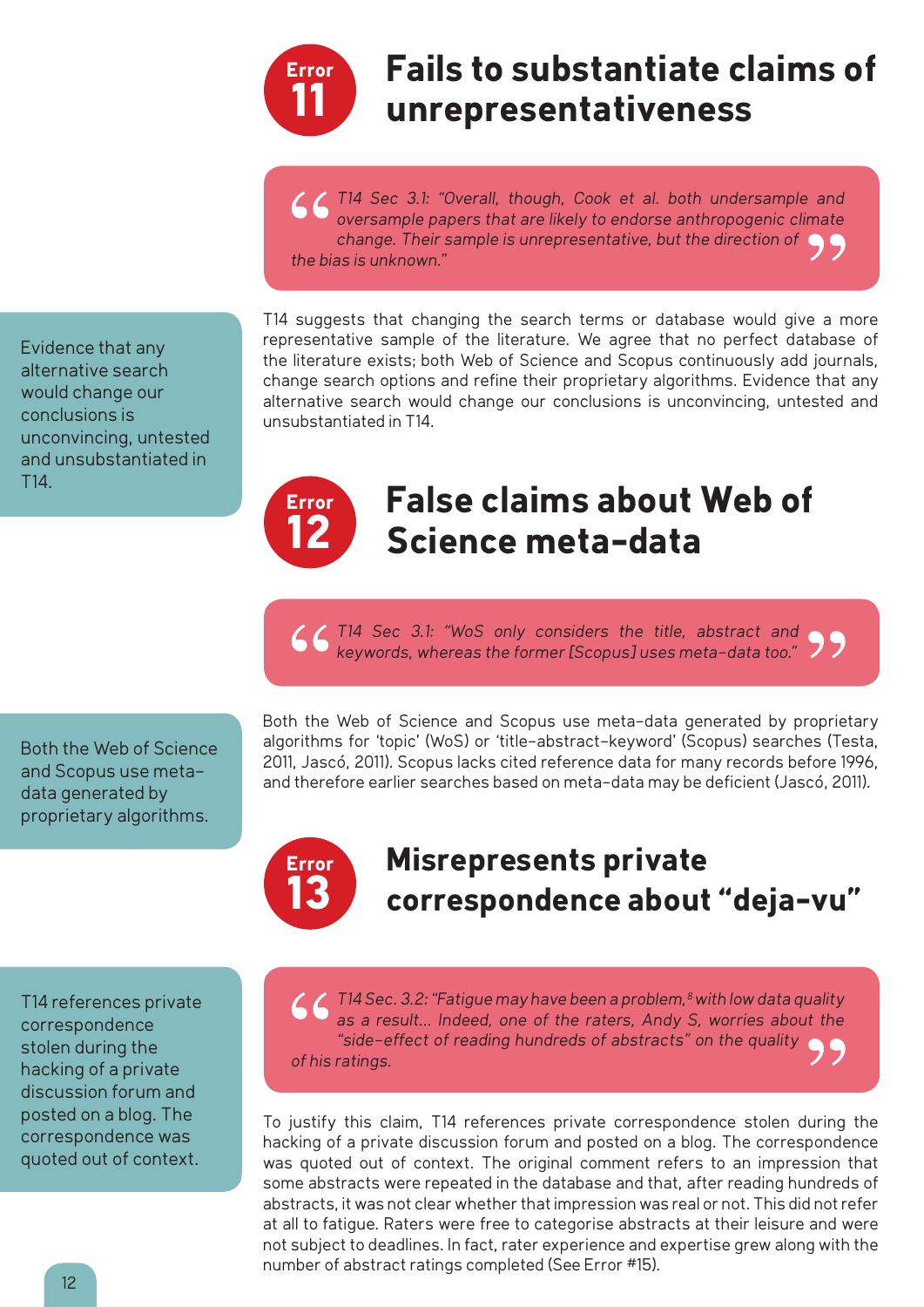

*T14 Sec. 3.2: "Rolling averages are outside their 95% confidence interval far too often … The results for skewness too indicate drift."*

*T14 Sec. 4.0: "Furthermore, the rating data show inexplicable patterns"*

The assertion of rater drift is based on analysis of the average endorsement level, using ordinal labels from 1 to 7. However, average endorsement level is not an appropriate statistic for making inferences about consensus percentages. C14 replicates T14's analysis using the more appropriate consensus percentage calculated for 50-, 100- and 500-abstract windows. We find no evidence of the claimed rater drift. Consensus among initial ratings in a window falls outside the 95% confidence interval 2.8%, 3.2% and 1.7% of the time for 50-, 100- and 500-abstract windows respectively.

Average endorsement level is not an appropriate statistic for making inferences about consensus percentages



*Figure 2. Calculated consensus (number of endorsements divided by total number that take a position) in rolling windows of 50- (a), 100- (b) and 500-abstract rolling windows (c) for the first 2 ratings of each paper prior to reconciliation. Shaded area indicates 95% confidence interval. Blue thick line indicates mean consensus. Red dashed line indicates T14's recalculated 91% consensus.*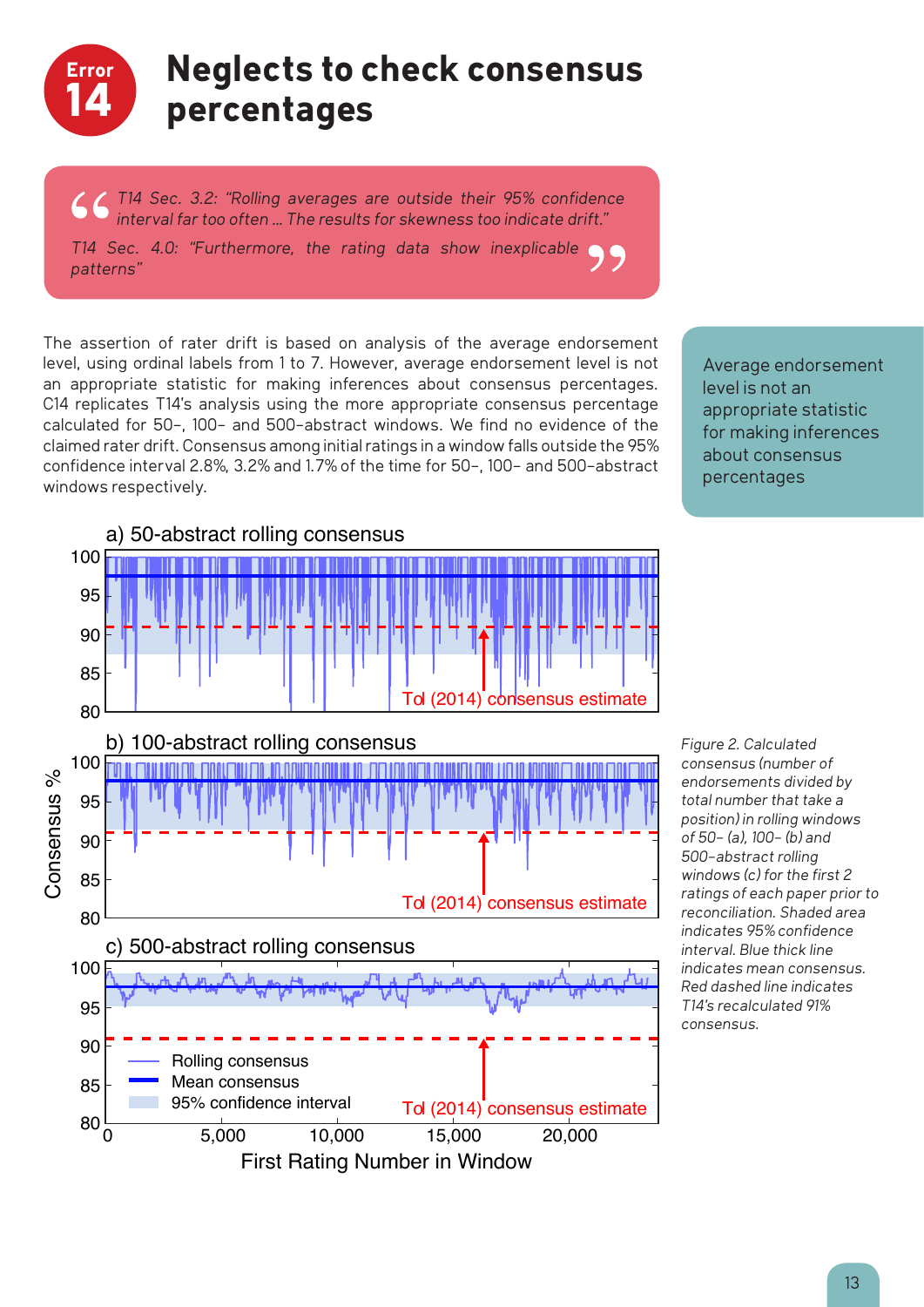The mean of the ordinal labels is not informative with respect to endorsement or rejection of the consensus.

The underlying problem is that the numerical labels attached to the categories are categorical and arbitrary. As noted by Healey (2011), categorical variables "are really just labels, not numbers at all. Statistics which require numerical variables are not appropriate, and often completely meaningless when used with non numerical variables" (similar comments may be found in most introductory statistics texts). While in some cases calculation of the mean of a categorical variable may yield informative results, this cannot be assumed (Knapp, 1990).

To illustrate this, consider two papers. Each paper is placed in one of 7 categories. The first paper is labeled an explicit endorsement with quantification (category 1), and the second is labelled as an implicit rejection (category 5). The mean of the category values is 3, equal to two papers which are both implicit endorsements (category 3). However the first pair of papers produce a consensus score of 50%, while the second pair produce a consensus score of 100%. The mean of the ordinal labels is not informative with respect to endorsement or rejection of the consensus.

#### **15 Error Contradicts cited experts on surveys**

*T14 Sec 3.2: "Fatigue may have been a problem,8 with low data quality as a result (Lyberg and Biemer 2008)."*

According to T14's cited source, the effect of rating large numbers of abstracts would have the opposite effect to that stated in T14.

The fatigue discussed by Lyberg and Biemer (2008) addresses fatigue in survey subjects, describing how subjects taking repeated surveys can affect data quality. The abstracts, which are the subjects of the rating process in C13, cannot demonstrate fatigue. The raters performed the function of a survey interviewer in the process of rating abstracts. When contacted, Dr. Biemer confirmed that interviewers exhibit increased proficiency over time. According to T14's cited source, the effect of rating large numbers of abstracts would have the opposite effect to that stated in T14.

#### **16 Error Cites irrelevant, eliminated abstracts**

*T14 Sec. 3.3.1: "According to Cook, every abstract was rated twice; in fact, 33 abstracts were seen by only one rater."*

This statement is incorrect  $-7$  (not 33) abstracts were seen by only a single rater. These abstracts were observed upon first inspection to be non-peer-reviewed papers and immediately removed from the analysis after only one rating.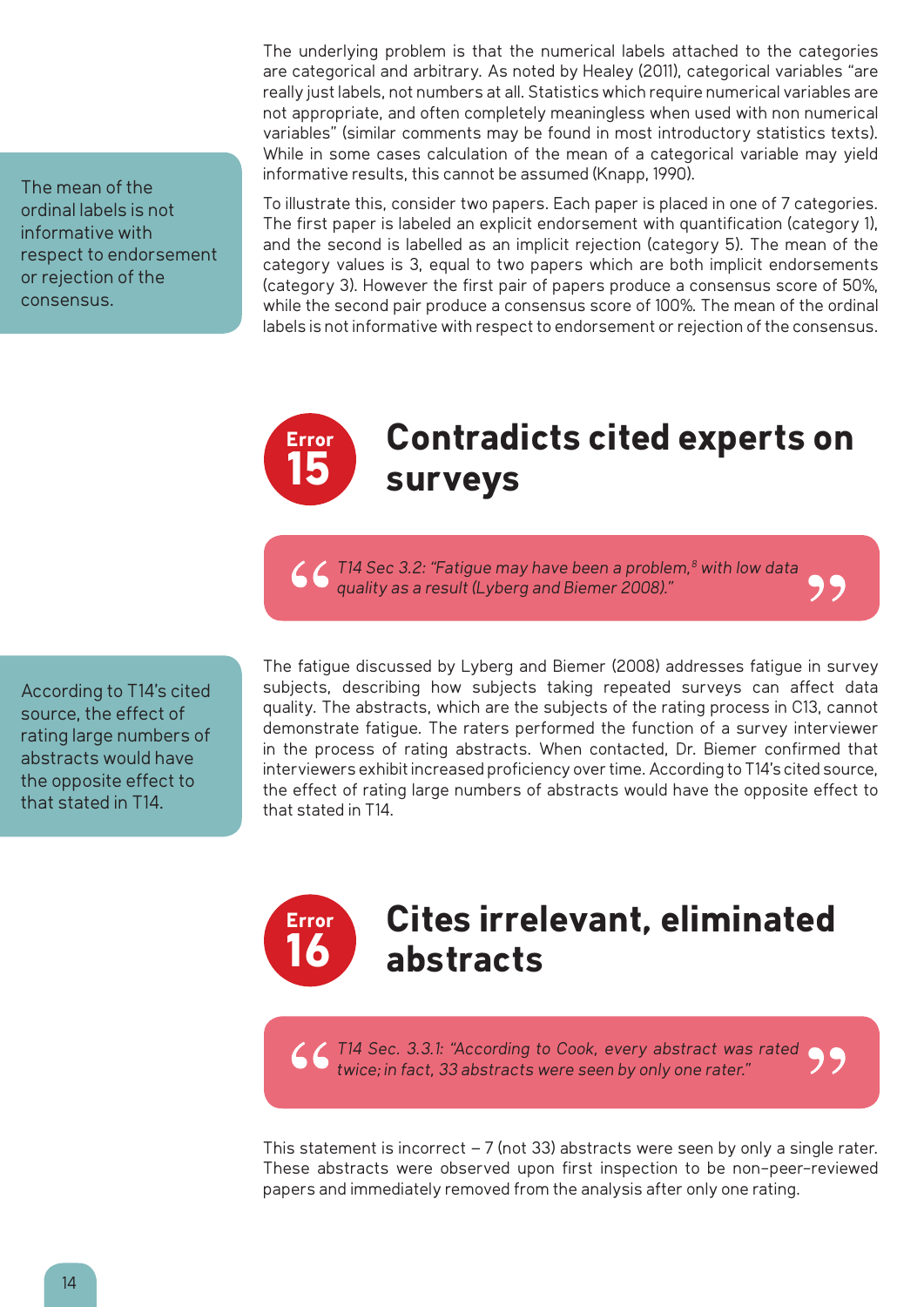

*T14 Section 3.3.1: "The authors of the sampled papers also rated their work. Seven authors (including me) have disagreed with their papers' rating."*

T14 once again references a blog post, discussing several scientific authors' selfratings of their full papers. Author ratings are incorrectly compared to the phase of the research in which papers were categorised based on only the language in their abstracts.

Paper authors were invited to participate in a second phase of the research, in which they were asked to categorise their full papers based on statements contained therein regarding the cause of global warming. These ratings based on full papers are not directly comparable to those based only on abstracts. However, in both samples, 97% of abstracts or papers taking a position on the cause of global warming endorsed AGW. In the case of self-ratings, 1200 scientists rated their own papers. Among papers self-rated as stating a position on AGW, 97.2% endorsed the consensus. These results confirm the 97% expert consensus on AGW through two independent methods. T14 cites a blog that cherry picks 7 scientists.

1200 scientists rated their own papers. Among papers selfrated as stating a position on AGW, 97.2% endorsed the consensus.



## **Cites report that falsely characterises C13 definitions**

*T14 Intro: "(Montford 2013) notes that Cook's consensus is rather shallow – that carbon dioxide is a greenhouse gas, and that humans have played some role in observed climate change".*

Montford (2013) is a non-peer-reviewed report that falsely characterised the definitions used in C13, which precisely defined the levels of consensus for the study. Three definitions were used, with varying levels of stringency. These were 'humans are causing global warming' with papers minimising the human influence excluded, 'humans are causing global warming' (with the degree of contribution unquantified) and 'humans are the primary cause of global warming since 1951'. The consensus percentage among author self-rated papers for each definition was in the 96–98% range.

Montford (2013) is a non-peer-reviewed report that falsely characterised the definitions used in C13, which precisely defined the levels of consensus for the study.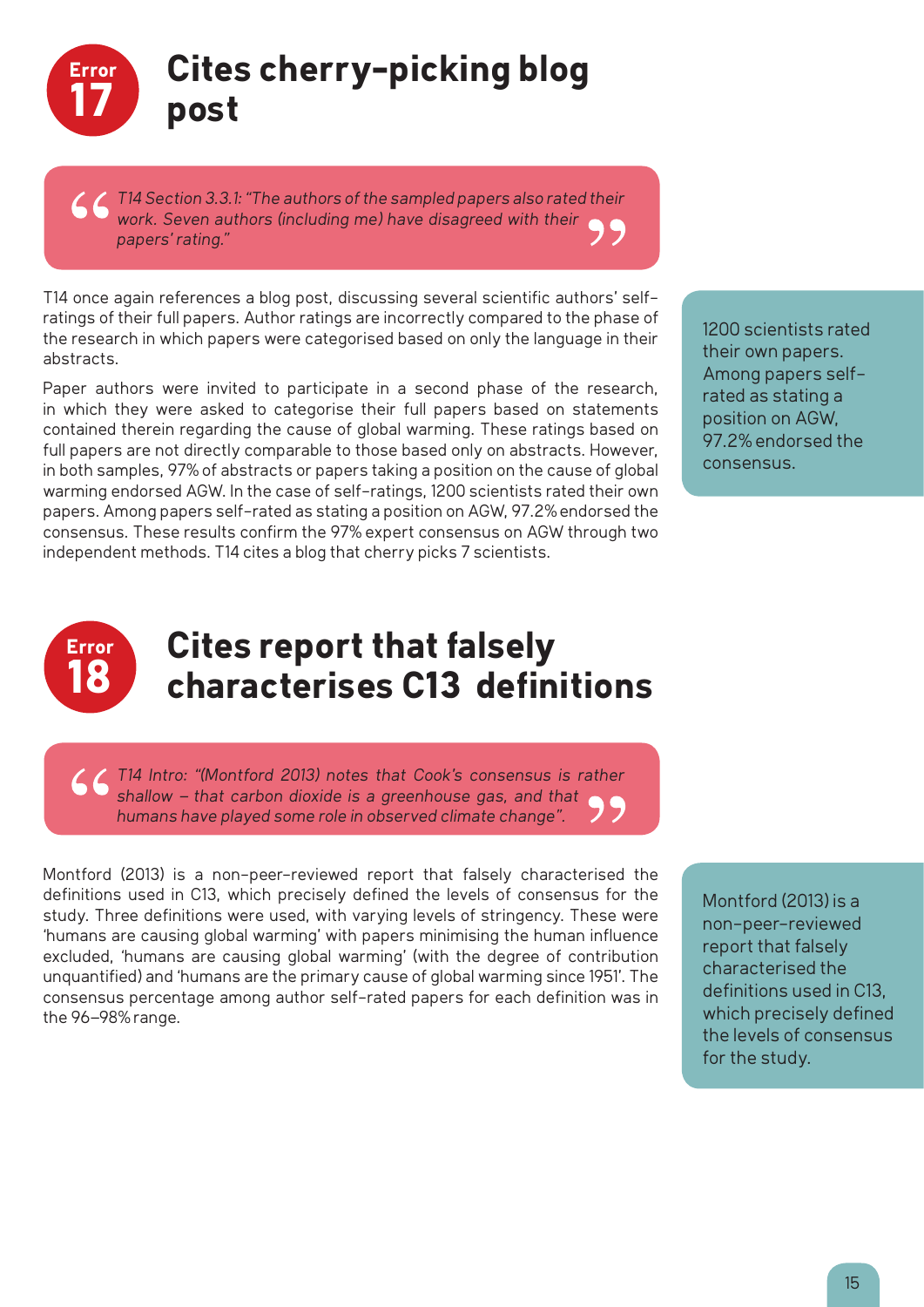![](_page_17_Picture_0.jpeg)

## **Incorrectly conflates abstract ratings with self-ratings**

Author self-ratings of full papers are not a sub-sample of abstract ratings. They're an independent method to measure the consensus, measuring the level of endorsement stated in the full paper.

*T14 Sec. 3.3.2: "Cook emphasizes that the consensus rates in the paper ratings and the abstract ratings are similar. A similar result in an unrepresentative subsample invalidates the finding."*

*T14 Sec. 4.0: "Cook et al. failed to report that their data fail their own validation test."*

Author self-ratings of full papers are not a sub-sample of abstract ratings. They're an independent method to measure the consensus, measuring the level of endorsement stated in the full paper. This is a separate entity to the abstract rating, which measured the level of endorsement in the abstract text only. The difference between these two variables is discussed in C13.

![](_page_17_Picture_6.jpeg)

#### **Fails to substantiate claim re categorising impact papers**

Categorising each abstract based on its language is a far more precise and thorough procedure than making blanket assumptions and is the methodology adopted in C13. This suggestion from T14 would result in a less precise analysis.

*T14 Sec. 3.4: "One could argue that impact papers should be rated as neutral or not at all … 34.6% of papers that should have been rated as neutral were in fact rated as non-neutral .. Moving the papers on impacts and mitigation to 'neutral', 93% do not take a position. Correcting for misclassification, 95% of surveyed papers are silent on the hypothesis of anthropogenic climate change."*

Papers investigating the impacts or mitigation of global warming are doing so because they generally accept AGW implicitly (otherwise there is no reason to assume continued warming). Hence if any blanket assumption were to be made, climate impact papers should be categorised as endorsements. However, categorising each abstract based on its language is a far more precise and thorough procedure than making blanket assumptions and is the methodology adopted in C13. This suggestion from T14 would result in a less precise analysis.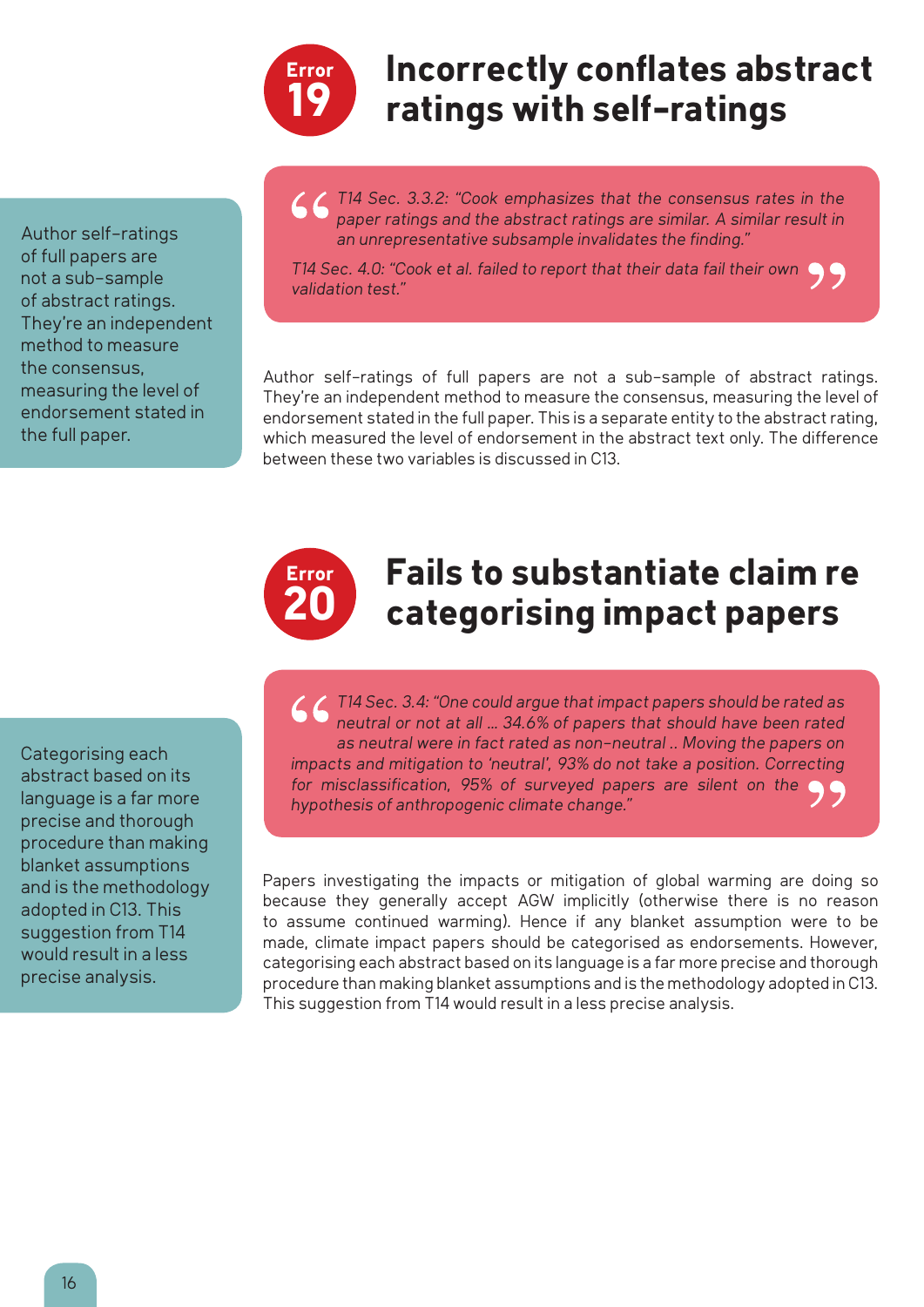![](_page_18_Picture_0.jpeg)

## **Fails to substantiate claim on implicit endorsements**

*T14 Sec. 3.4: "Implicit endorsements may be in the mind of the reader only."*

Implicit endorsements were based on the text published in the abstract, according to well-defined criteria in C13. T14's assertion also ignores the fact that paper authors also self-rated the endorsement of their own papers in the second phase of C13. Paper authors were instructed to rate their own papers based on the published text in their papers.

Implicit endorsements were based on the text published in the abstract, according to well-defined criteria in C13.

![](_page_18_Picture_5.jpeg)

## **False dichotomy between composition & endorsement**

*T14 Sec. 3.5: "The apparent trend in consensus is thus a trend in composition rather than in endorsement." and T14 Sec. 4.0: "Cook et al. report a time trend towards greater endorsement. This, however, is due to an increase in the number of papers that are not on the causes of climate change."* 5

As consensus grows, research moves away from topics that provide additional evidence to support an accepted position and into new and challenging chapters of the story, such as impacts and mitigation (Shwed and Bearman, 2010). This evolution of research emphasis is discussed in C13. One might expect similar dynamics from an analysis of consensus, for example, on plate tectonics or evolution through natural selection. As the consensus continues to strengthen, the interest in directly addressing the underlying evidence supporting the consensus may diminish in favor of more novel questions, for example using the established evidence to inform policy-making and assess climate impacts.

Additionally, the compositional changes in the abstracts occur halfway through the survey period, but the consensus shift was observed in the first 25% of the period. The shift in composition and the shift in consensus do not coincide, thus negating T14's claim.

The shift in composition and the shift in consensus do not coincide, thus negating T14's claim.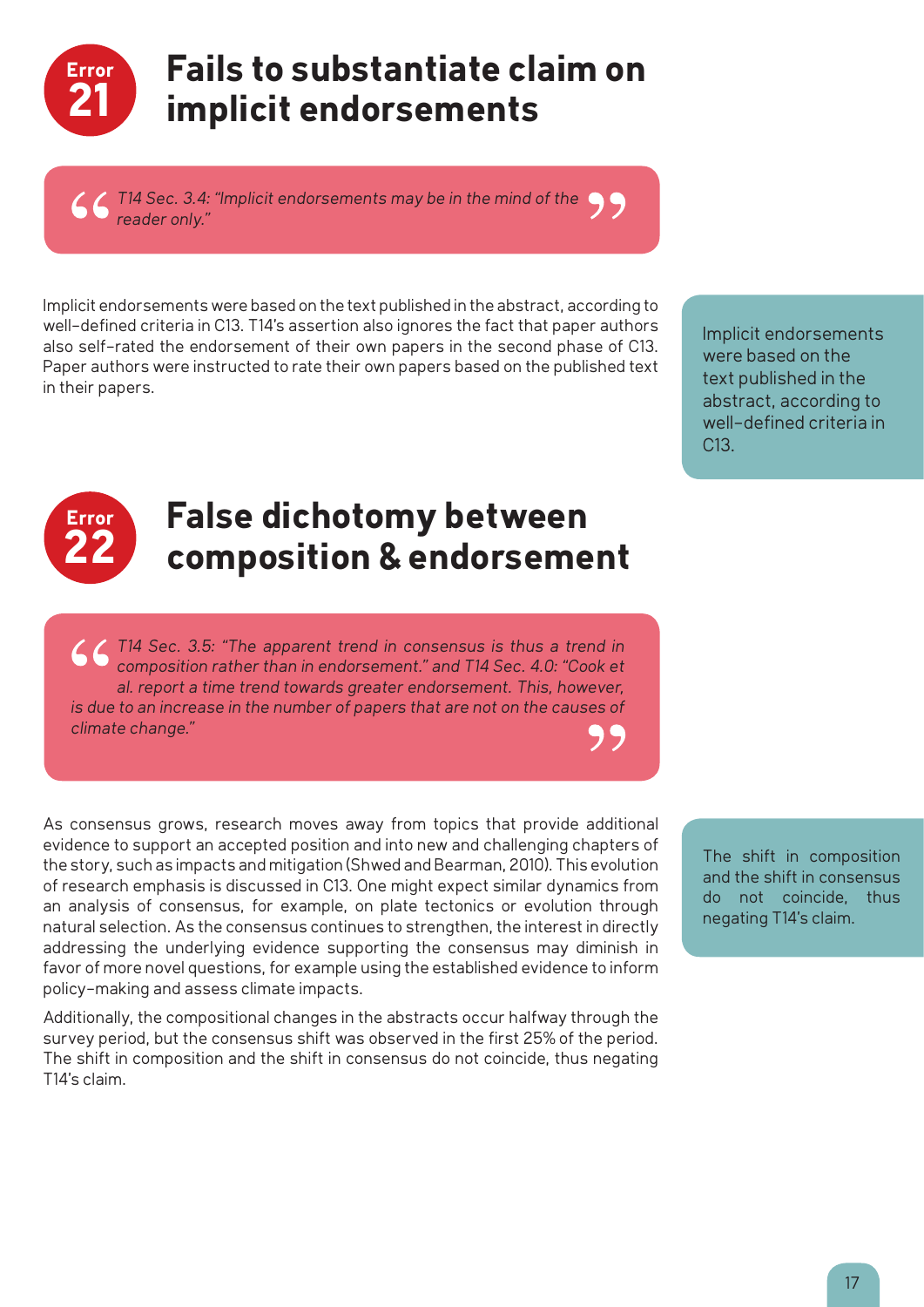![](_page_19_Picture_0.jpeg)

## **Irrelevant invocation of attribution research**

*T14 Sec. 4.0: "Theirs is not a consensus on the causes of climate change, but rather a vote of confidence by the broader climate research literature in the narrower literature on the attribution of climate change … Researchers who think that climate change is real and anthropogenic are more likely to study climate impacts and climate policy than those who are unconvinced."*

This statement is factually incorrect. The consensus as defined in C13 is specifically regarding the causes of climate change. A separate survey to determine the consensus among climate attribution papers could be conducted. However, Tol has acknowledged,

*"Published papers that seek to test what caused the climate change over the last century and half, almost unanimously find that humans played a dominant role."*

http://andthentheresphysics.wordpress.com/2014/05/10/richard-tol-and-the-97-consensus-again/#comment-21162

![](_page_19_Picture_6.jpeg)

## **False claim of polarisation**

*T14 Sec. 5.0: "Climate policy will not succeed unless it has broad societal support, at levels comparable to other public policies such as universal education or old-age support. Well-publicised but faulty analyses like the one by Cook et al. only help to further polarize the climate debate."*

This assertion runs counter to the conclusions of published scientific research. Public perception of scientific consensus on AGW is one of the strongest predictors of support for climate policy (Ding et al., 2011; McCright et al., 2013). Rather than polarising, randomised experiments have found that presenting consensus information has a neutralising effect on both climate beliefs (Lewandowsky et al., 2013) and perception of scientific consensus (Kotcher et al., 2014). Corner et al. (2012) found little evidence for attitude polarisation in respect to climate change information; only that participants assimilated evidence in a biased manner.

This assertion runs counter to the conclusions of published scientific research. Public perception of scientific consensus on AGW is one of the strongest predictors of support for climate policy.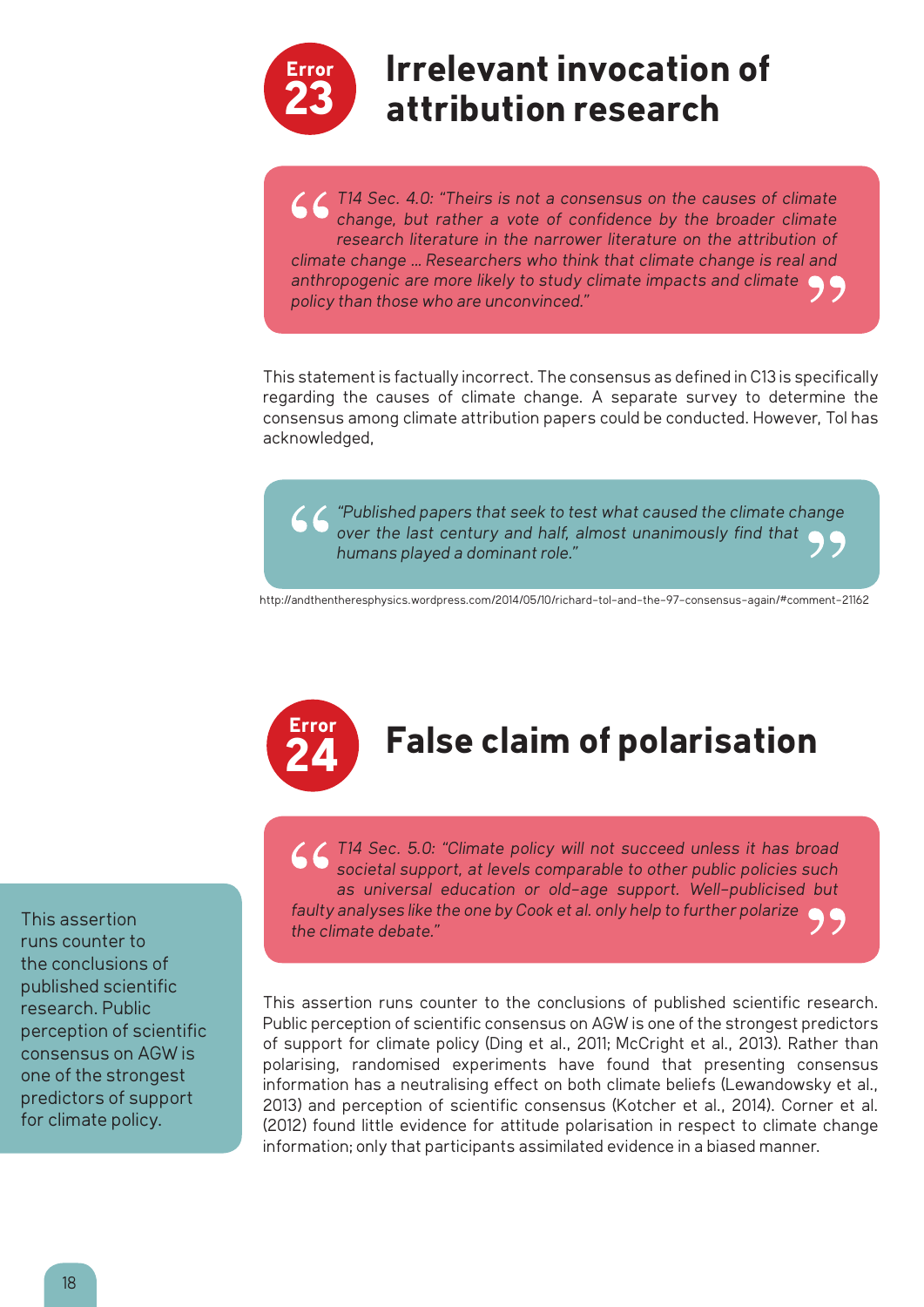## **References**

Abt, H. A. (2000). Do Important Papers Produce High Citation Counts? Scientometrics, 48(1), 65–70.

- Aklin, M., & Urpelainen, J. (2014). Perceptions of scientific dissent undermine public support for environmental policy. Environmental Science & Policy, 38, 173–177. doi:10.1016/j.envsci.2013.10.006.
- Anderegg, W. R. L., Prall, J. W., Harold, J., & Schneider, S. H. (2010). Expert credibility in climate change. Proceedings of the National Academy of Sciences of the United States of America, 107, 12107-12109.
- Bauer, H. (2013). "Denialism" Who are the "denialists"? Skepticism about science and medicine. Retrieved from http://scimedskeptic. wordpress.com/2013/02/16/denialism-who-are-the-denialists/
- Behe, M. (2009). Probability and Controversy: Response to Carl Zimmer and Joseph Thornton. Evolution News and Views. Retrieved from http://www.evolutionnews.org/2009/10/probability\_and\_controversy\_re027491.html
- Boesch, D. F. (1999). The role of science in ocean governance. Ecological Economics, 31(2), 189-198.
- Bray, D (2010). The scientific consensus of climate change revisited. Environmental Science & Policy, 13, 340-350. doi: 10.1016/j. envsci.2010.04.001.
- Buela-Casal, G., & Zych, I. (2010). Analysis of the relationship between the number of citations and the quality evaluated by experts in psychology journals. Psicothema, 22(2), 270–276.
- C4ID. (2009). How the Scientific Consensus can hinder Science. Centre for Intelligent Design. Retrieved from https://www.c4id.org. uk/index.php?option=com\_content&view=article&id=209%3Ahow-the-scientific-consensus-can-hinder-science
- Cook, J. (2013). Measure the climate consensus yourself with our Interactive Rating System. Skeptical Science. http://www. skepticalscience.com/Measure-climate-consensus-yourself-with-Interactive-Rating-System.html (accessed 26 May 2014).
- Cook, J., Nuccitelli, D., Green, S.A., Richardson, M., Winkler, B., Painting, R., Way, R., Jacobs, P., & Skuce, A. (2013). Quantifying the consensus on anthropogenic global warming in the scientific literature. Environmental Research Letters, 8(2), 024024+.
- Cook, J., Nuccitelli, D., Skuce, A., Way, R., Jacobs, P., Painting, R., Honeycutt, R., Green, S.A. (in press). Reply to Comment on 'Quantifying the consensus on anthropogenic global warming in the scientific literature: a Reanalysis'. Energy Policy.
- Corner, A., Whitmarsh, L., & Xenias, D. (2012). Uncertainty, scepticism and attitudes towards climate change: biased assimilation and attitude polarisation. Climatic change, 114(3-4), 463-478.
- Crowther, R. (2005). Academic Persecution of Scientists and Scholars Researching Intelligent Design is a Dangerous and Growing Trend. Evolution News and Views. Retrieved from http://www.evolutionnews.org/2005/12/academic\_persecution\_of\_ scient\_1001701.html
- Diethelm, P., & McKee, M. (2009). Denialism: what is it and how should scientists respond?. The European Journal of Public Health, 19(1), 2-4.
- Ding D, Maibach EW, Zhao X, Roser-Renouf C, Leiserowitz A (2011) Support for climate policy and societal action are linked to perceptions about scientific agreement. Nat Clim Chang 1:462–466.
- Doran, P., & Zimmerman, M. (2009). Examining the scientific consensus on climate change. Eos, Transactions American Geophysical Union, 90, 22.
- Gong, D. Y., & Ho, C. H. (2002). The Siberian High and climate change over middle to high latitude Asia. Theoretical and applied climatology, 72(1-2), 1-9.
- Healey, J. F. (2011). Statistics: A Tool for Social Research. Cengage Learning.
- Heisler, J., Glibert, P. M., Burkholder, J. M., Anderson, D. M., Cochlan, W., Dennison, W. C., ... & Suddleson, M. (2008). Eutrophication and harmful algal blooms: a scientific consensus. Harmful algae, 8(1), 3-13.
- Houghton JT, Meira Filho LG, Callander BA, Harris N, Kattenberg A, Maskell K (eds) (1996). Climate change 1995: the science of climate change – contribution of working group I to the second assessment report of the intergovernmental panel on climate change. Cambridge University Press, Cambridge, UK.
- IPCC, 2013: Summary for Policymakers. In: Climate Change 2013: The Physical Science Basis. Contribution of Working Group I to the Fifth Assessment Report of the Intergovernmental Panel on Climate Change [Stocker, T.F., D. Qin, G.-K. Plattner, M. Tignor, S.K. Allen, J. Boschung, A. Nauels, Y. Xia, V. Bex and P.M. Midgley (eds.)]. Cambridge University Press, Cambridge, United Kingdom and New York, NY, USA.
- IPCC, 2014: Summary for Policymakers. In: Climate Change 2014: Impacts, Adaptation, and Vulnerability. Contribution of Working Group II to the Fifth Assessment Report of the Intergovernmental Panel on Climate Change [Field, CB et al (eds.)]. Cambridge University Press, Cambridge, United Kingdom and New York, NY, USA.
- Jacsó, P. (2011). The h-index, h-core citation rate and the bibliometric profile of the Web of Science database in three configurations. Online Information Review, 35(5), 821-833.
- Kim, K. M. (1994). Explaining scientific consensus: the case of Mendelian genetics. Guilford Press.

Kirkby, D. (2008). Former UK Science Chief — Vaccines Cause Autism: "What More Evidence is Needed?" Huffington Post. Retrieved